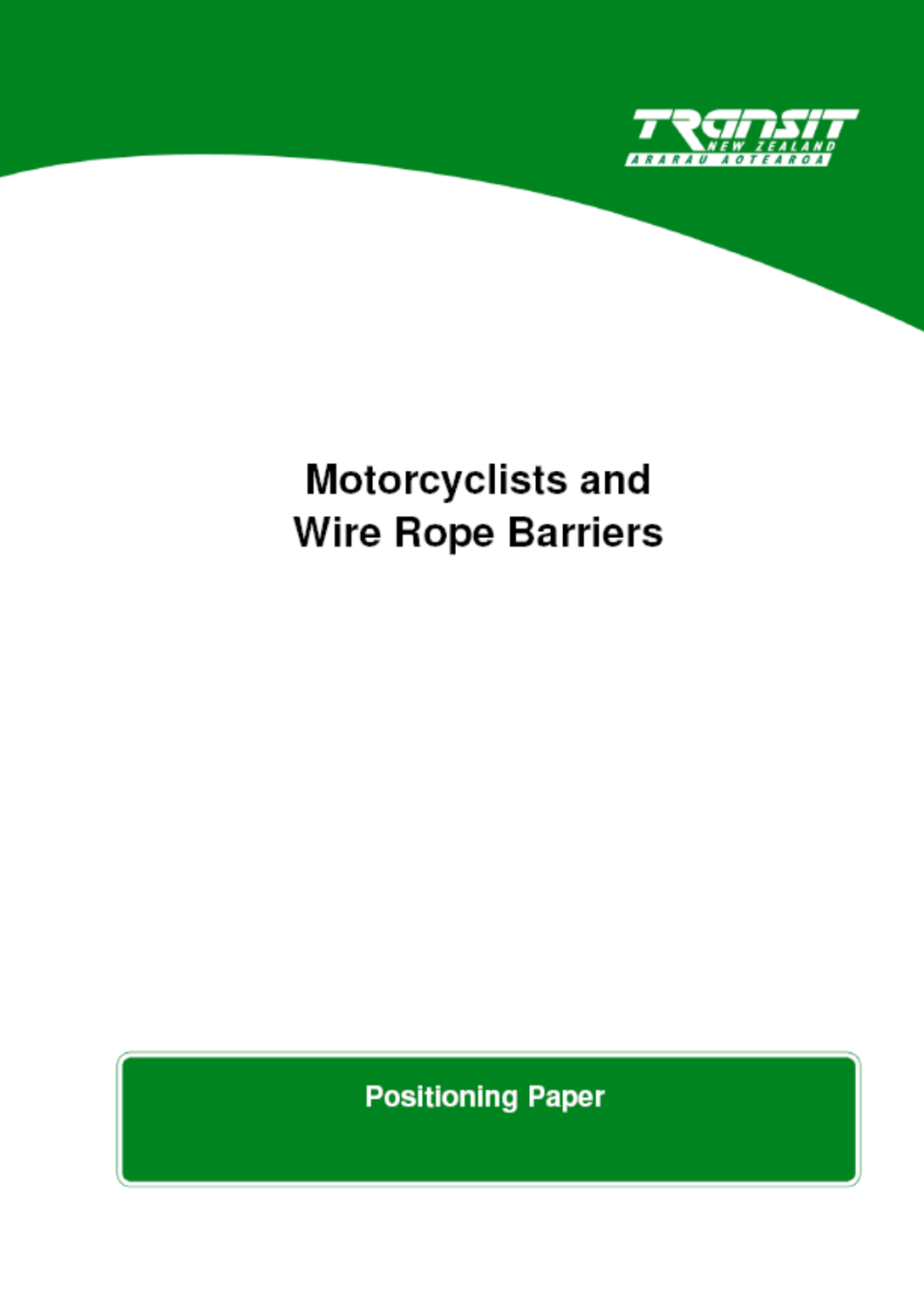# **Motorcyclists and Wire Rope Barriers**



Prepared by: Tim Selby Transportation Team Leader Consultants Consultants Limited<br>Transportation Team Leader Transportation Team Leader Wellington Office Transportation Team Leader

 Level 9, Majestic Centre 100 Willis Street, PO Box 12-003 Wellington, New Zealand

Reviewed by: Vince Dravitzki **National Control Control Control Control Control Control Control Control Control**<br>Tiffany Lester **Telephone:** +64 4 471 1397 +64 4 471 1397

Status: Final

 Date: November 2006 Reference: 5-C1092.00<br>Status: Final

**Opus International Consultants Limited 2006**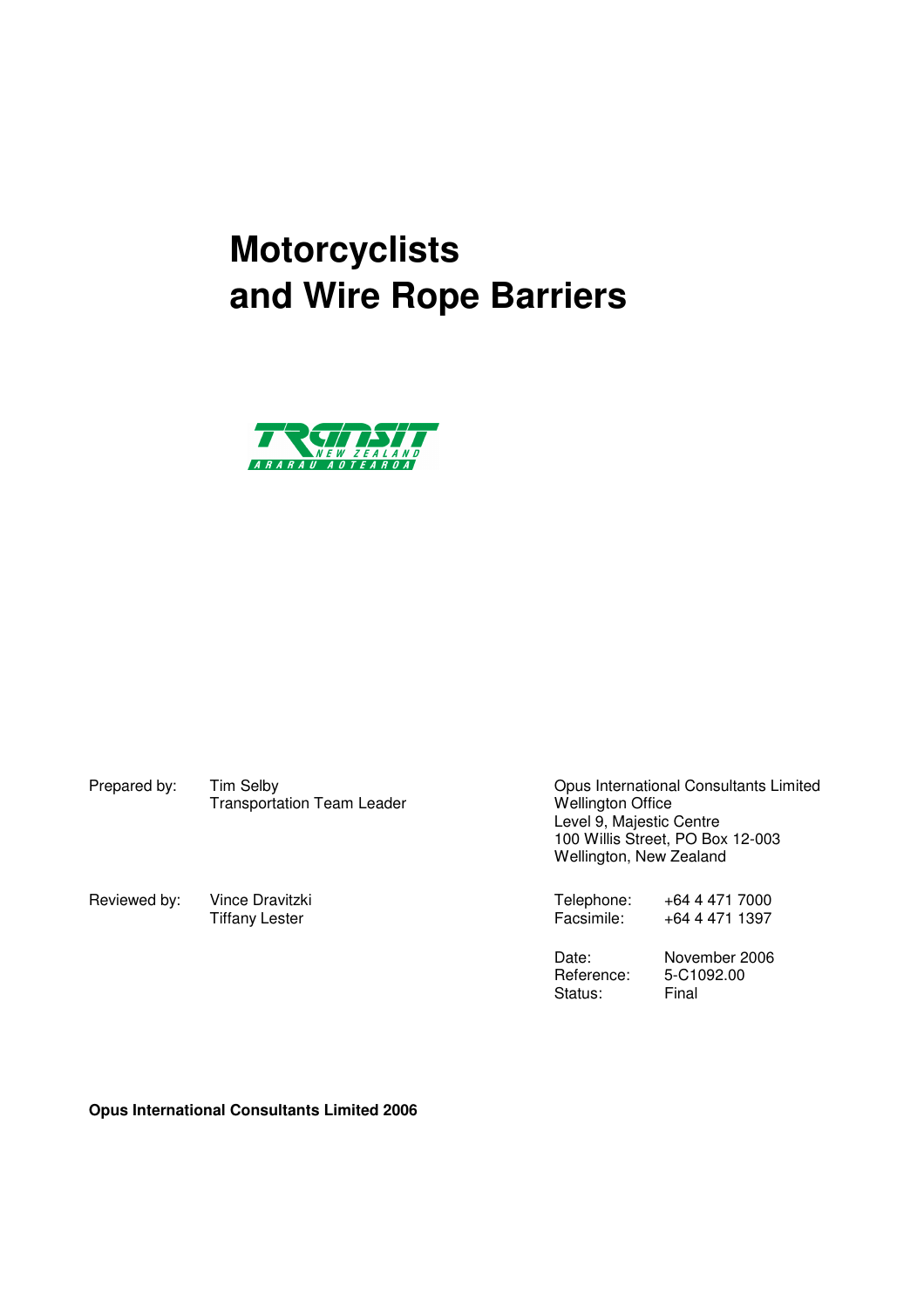# **Contents**

| $\mathbf{1}$            |                  | $\label{lem:1} \textbf{Introduction}\textcolor{black}{}\textcolor{black}{}\textcolor{black}{}\textcolor{black}{}\textcolor{black}{}\textcolor{black}{}\textcolor{black}{}\textcolor{black}{}\textcolor{black}{}\textcolor{black}{}\textcolor{black}{}\textcolor{black}{}\textcolor{black}{}\textcolor{black}{}\textcolor{black}{}\textcolor{black}{}\textcolor{black}{}\textcolor{black}{}\textcolor{black}{}\textcolor{black}{}\textcolor{black}{}\textcolor{black}{}\textcolor{black}{}\textcolor{black}{}\textcolor{black}{}\textcolor{black}{}\textcolor{black}{}\textcolor{black}{}\textcolor{black}{}\textcolor$ |  |
|-------------------------|------------------|------------------------------------------------------------------------------------------------------------------------------------------------------------------------------------------------------------------------------------------------------------------------------------------------------------------------------------------------------------------------------------------------------------------------------------------------------------------------------------------------------------------------------------------------------------------------------------------------------------------------|--|
|                         | 1.1              |                                                                                                                                                                                                                                                                                                                                                                                                                                                                                                                                                                                                                        |  |
|                         | 1.2              |                                                                                                                                                                                                                                                                                                                                                                                                                                                                                                                                                                                                                        |  |
|                         | 1.3              |                                                                                                                                                                                                                                                                                                                                                                                                                                                                                                                                                                                                                        |  |
| $\overline{2}$          |                  |                                                                                                                                                                                                                                                                                                                                                                                                                                                                                                                                                                                                                        |  |
|                         | 2.1              |                                                                                                                                                                                                                                                                                                                                                                                                                                                                                                                                                                                                                        |  |
|                         |                  |                                                                                                                                                                                                                                                                                                                                                                                                                                                                                                                                                                                                                        |  |
| 3                       |                  |                                                                                                                                                                                                                                                                                                                                                                                                                                                                                                                                                                                                                        |  |
|                         | 3.1              |                                                                                                                                                                                                                                                                                                                                                                                                                                                                                                                                                                                                                        |  |
|                         | 3.2              |                                                                                                                                                                                                                                                                                                                                                                                                                                                                                                                                                                                                                        |  |
|                         | 3.3 <sub>2</sub> | Detailed Assessment of Motorcyclist and Road Safety Barrier Crashes7                                                                                                                                                                                                                                                                                                                                                                                                                                                                                                                                                   |  |
| $\overline{\mathbf{4}}$ |                  |                                                                                                                                                                                                                                                                                                                                                                                                                                                                                                                                                                                                                        |  |
|                         |                  |                                                                                                                                                                                                                                                                                                                                                                                                                                                                                                                                                                                                                        |  |
| 5                       |                  |                                                                                                                                                                                                                                                                                                                                                                                                                                                                                                                                                                                                                        |  |
|                         |                  |                                                                                                                                                                                                                                                                                                                                                                                                                                                                                                                                                                                                                        |  |
| 6                       |                  |                                                                                                                                                                                                                                                                                                                                                                                                                                                                                                                                                                                                                        |  |
| $\overline{7}$          |                  |                                                                                                                                                                                                                                                                                                                                                                                                                                                                                                                                                                                                                        |  |

**Appendix A References**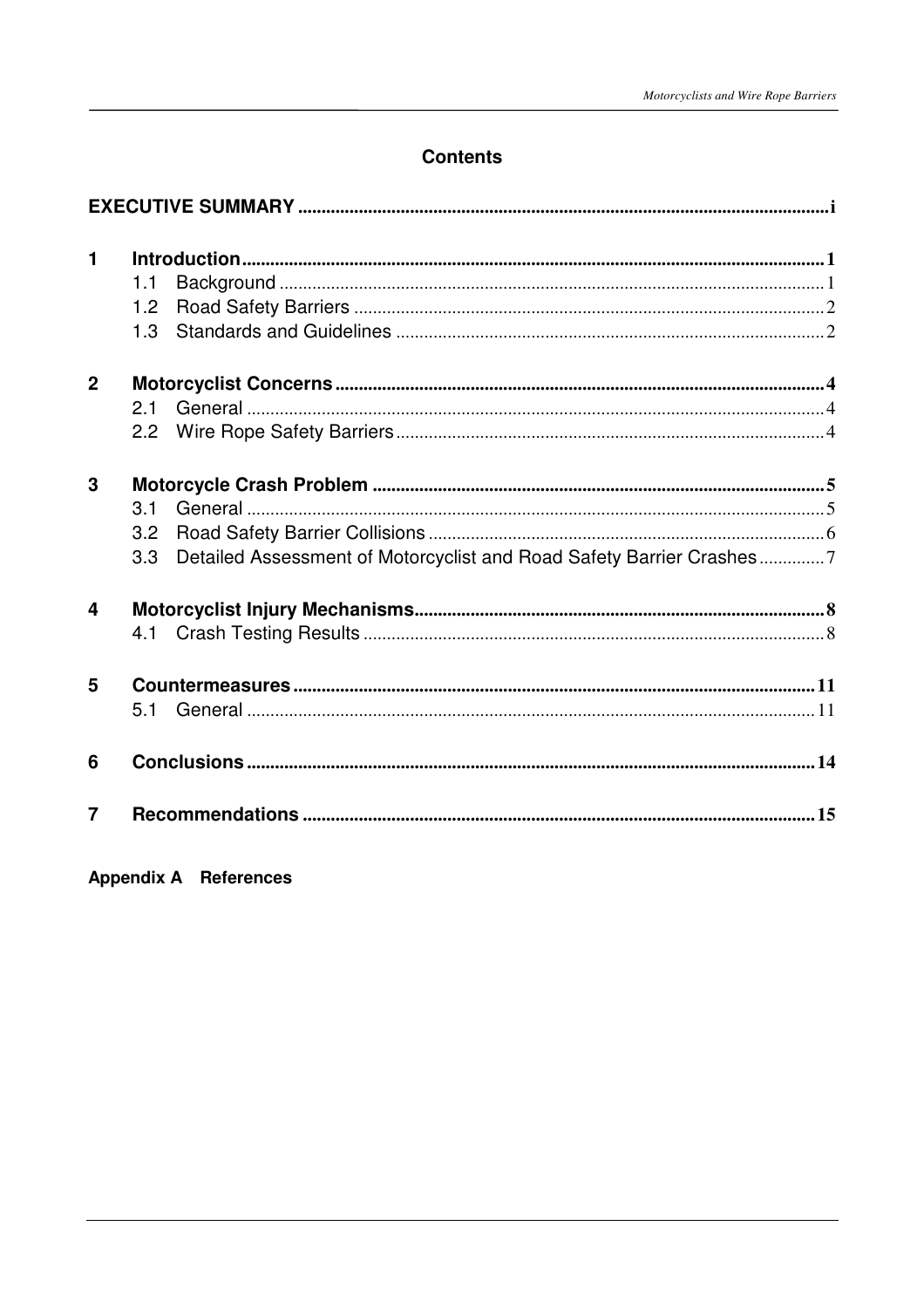# **EXECUTIVE SUMMARY**

Whilst road safety barriers have substantive benefits for the majority of errant road users, the appropriateness of road safety barriers for motorcyclists has been raised as a road safety concern.

A range of road safety barriers exist including 'rigid' concrete barriers, 'semi-rigid' metal barriers and 'flexible' Wire Rope Safety Barriers (WRSBs). On the basis of the benefits attainable by WRSBs with respect to their full life costs and road safety benefits, their use has been increasing in New Zealand. Despite their good overall safety record for general road users, motorcyclists have raised concerns that the cable used in WRSBs may act as a 'cheese cutter' in the event of a collision by a motorcyclist, whilst exposed posts supporting the cable barrier may also increase the severity of any injury if struck by a motorcyclist sliding along the ground.

Transit New Zealand (Transit NZ), as a responsible Road Controlling Authority that installs road safety barriers alongside parts of its roading network, has sought to establish the current level of international research and practice on the use of WRSBs and any impact that they may have upon motorcycle crashes.

In New Zealand over the five year period between 2001 and 2005, there have been a total of 3762 injury crashes involving motorcycles. Of these, 54 (1.4%) involved collisions with a road safety barrier. Two of the crashes involved a WRSB. With respect to motorcycle fatalities, three out of the 162 (1.9%) motorcycle deaths involved a collision with a barrier; none involved a WRSB.

Guidelines recently produced by the motorcycle industry in Europe<sup>1</sup> states that:

"limited research done so far does not warrant the conclusion that cable barriers are more hazardous than other types of barrier. There is general agreement that more research is required on the effects of different types of fence on falling motorcyclists. This applies to the posts that are common to all designs. They inflict the most serious injuries to motorcyclists crashing into a safety fence."

The above is reflected in a report prepared by the Advisory Group on Motorcycling<sup>2</sup> to the UK government which includes evaluations from the Transport Research Laboratory (TRL) stating that:

"the current conclusion from this work is that all types of barrier pose some form of risk for motorcyclists but wire rope is no more of a risk than other types of post and beam barrier…There is, however, general agreement that the harmful items are the exposed posts of safety barriers, irrespective of their other components."

Whilst a number of measures to try and reduce injury severities resulting from motorcycle collisions with semi-rigid barriers have been implemented in Europe, very little has been developed and/or trialled with respect to WRSBs.

Overall, the research notes that whilst WRSBs have the potential to cause serious injury to errant riders, so do all road safety barriers. Indeed, "there is no reliable evidence to indicate that WRSBs present a greater or less risk than other barrier types, or indeed, no barrier at all."<sup>3</sup> It is important to note that road safety barriers should only be installed where necessary in order to protect road users from hazards, for instance at the edge of a large drop off or on-coming vehicles, where the risk of incurring more serious and life threatening injuries exist without the barrier being installed.

<sup>1</sup> Association des Constructeurs Europeans de Motorcycles (ACEM). Guidelines for PTW - Safer Road Design in Europe. The Motorcycle Industry in Europe. Brussels, Belgium. 2006 2

Governmental Advisory Group on Motorcycling. Final Report to Government. UK. 2004

<sup>&</sup>lt;sup>3</sup> Mulvihill and Corben. Motorcyclist Injury Risk with Flexible Wire Rope Barriers and Potential Mitigating Measures. 2004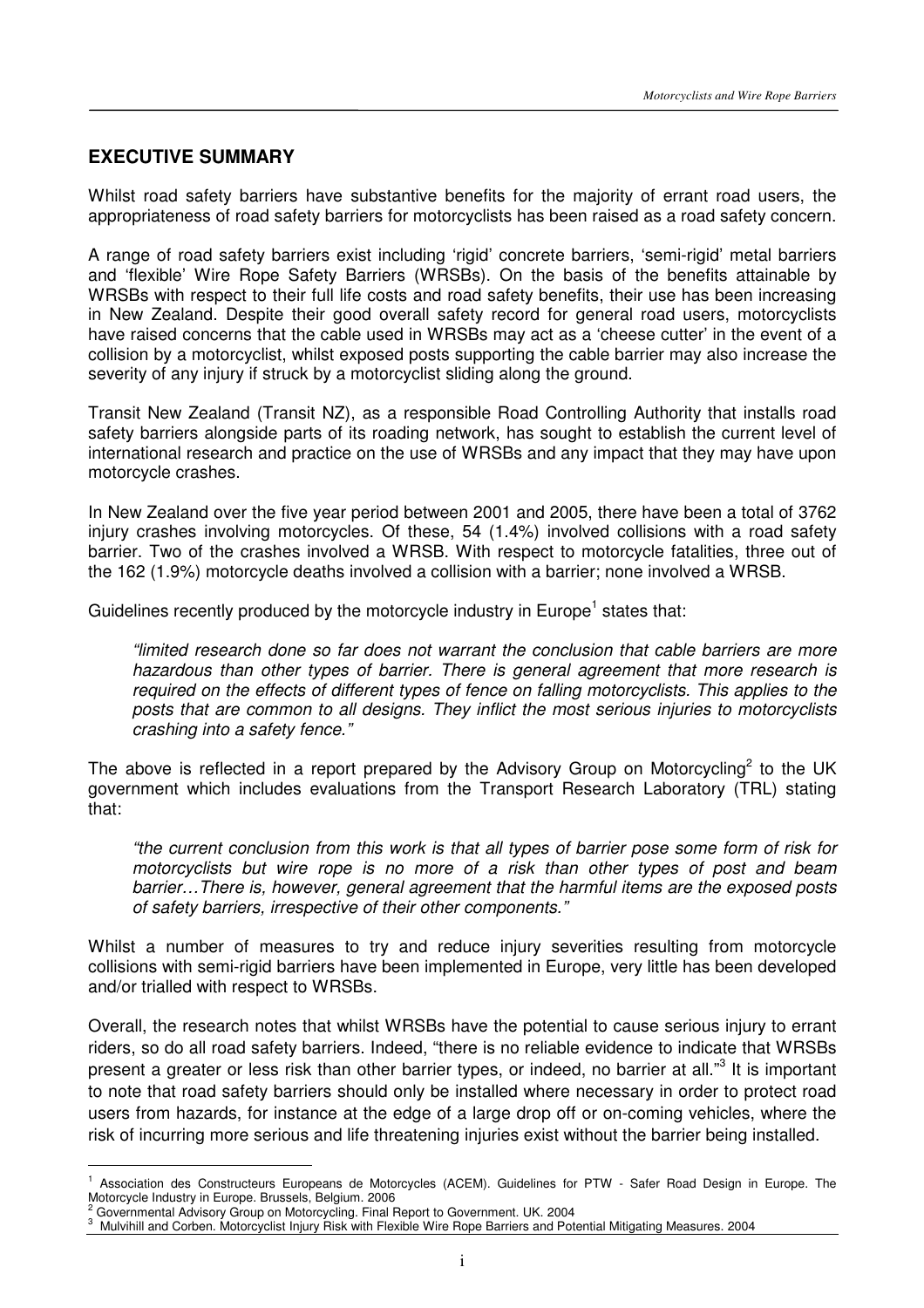Given the above:

- Transit NZ will continue to review research being undertaken on the interaction between motorcyclists and WRSBs.
- Transit NZ will continue to work closely with Police and Land Transport NZ/MoT to ensure reporting and coding of motorcycle crashes accurately reflects the severity of the collision as well as the type of barrier struck (where appropriate).
- Transit NZ will continue to remind its designers and consultants of international best practice on the use of road safety barriers including designing for an obstacle free zone next to the road wherever possible, as well as the need to be aware of the characteristics of different types of barriers systems and the designs of different types of barriers with respect to the needs of all road users.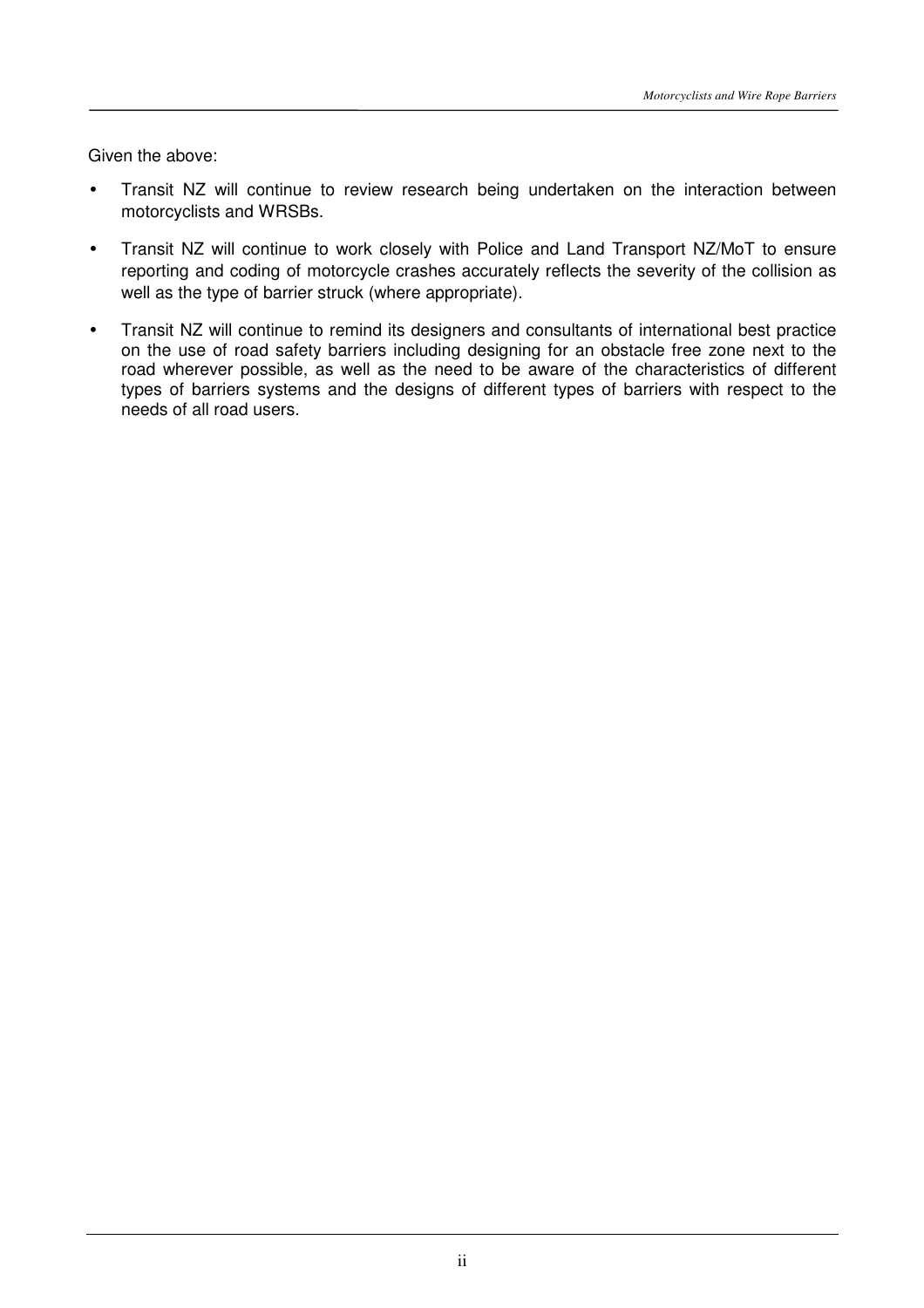#### **1 Introduction**

Transit New Zealand (Transit NZ) appointed Opus International Consultants Limited (Opus) to undertake a literature review relating to the severity of injuries sustained by motorcyclists colliding with road safety barriers, and in particular, the performance and impact of wire rope safety barriers (WRSBs) on motorcyclists in such collisions.

#### **1.1 Background**

l.

Transit NZ is committed to the New Zealand Government's Road Safety to 2010 Strategy which aims to reduce road casualties to no more than 300 deaths and 4,500 hospitalisations a year by 2010 through a range of engineering, education and enforcement initiatives.

Two of the priorities set down in the Strategy are for:

- 'engineering safer roads'; and
- 'improving safety for motorcyclists.'

To help address these priorities, the Strategy specifically notes a number of interventions for consideration and uptake. In particular, the Strategy states that it is the intention of Transit NZ to trial "the installation of median cable barriers on rural two-lane highways in passing lane sections to decrease the incidence of head-on crashes". In addition, the Accident Compensation Corporation (ACC) are noted within the Strategy as the lead agency for the development of initiatives to target key injury issues for motorcyclists including targeting licensing and training issues, protective gear, engineering works and community development models.

The appropriateness of road safety barriers with respect to their road safety performance when struck by motorcyclists however has been raised as a concern. Research from Australia indicates that the probability of a motorcyclist being killed more than doubles in a collision with a road safety barrier compared to motorcycle crashes generally<sup>1</sup>. However, this does need to be considered in the context of motorcycle deaths when hitting other obstacles adjacent to the roadside. It should also be noted that 'general motorcycle crashes' involves not hitting any roadside obstacle of any kind at all.

Furthermore, the severity of the injury sustained by a motorcyclist when colliding with different types and designs of road safety barrier, such as 'median cable barriers' or WRSBs, has been identified as a potential issue by motorcycle groups. Concerns raised by motorcyclists over the use of WRSBs include their potential to act as a 'cheese cutter' in the event of a collision by a motorcyclist and the opportunity for exposed posts supporting the barrier to increase the severity of any injury.

It is naturally a concern to Transit NZ that the installation of road safety barriers, and in particular certain types of barrier, may have an adverse impact on the overall safety performance of its road network. The purpose of this report therefore is to provide general guidance to Transit NZ on the use of WRSBs with respect to the needs of motorcyclists.

<sup>1</sup> Gibson and Benetatos. Motorcycles and Crash Barriers. Report for NSW Motorcycle Council. 2000.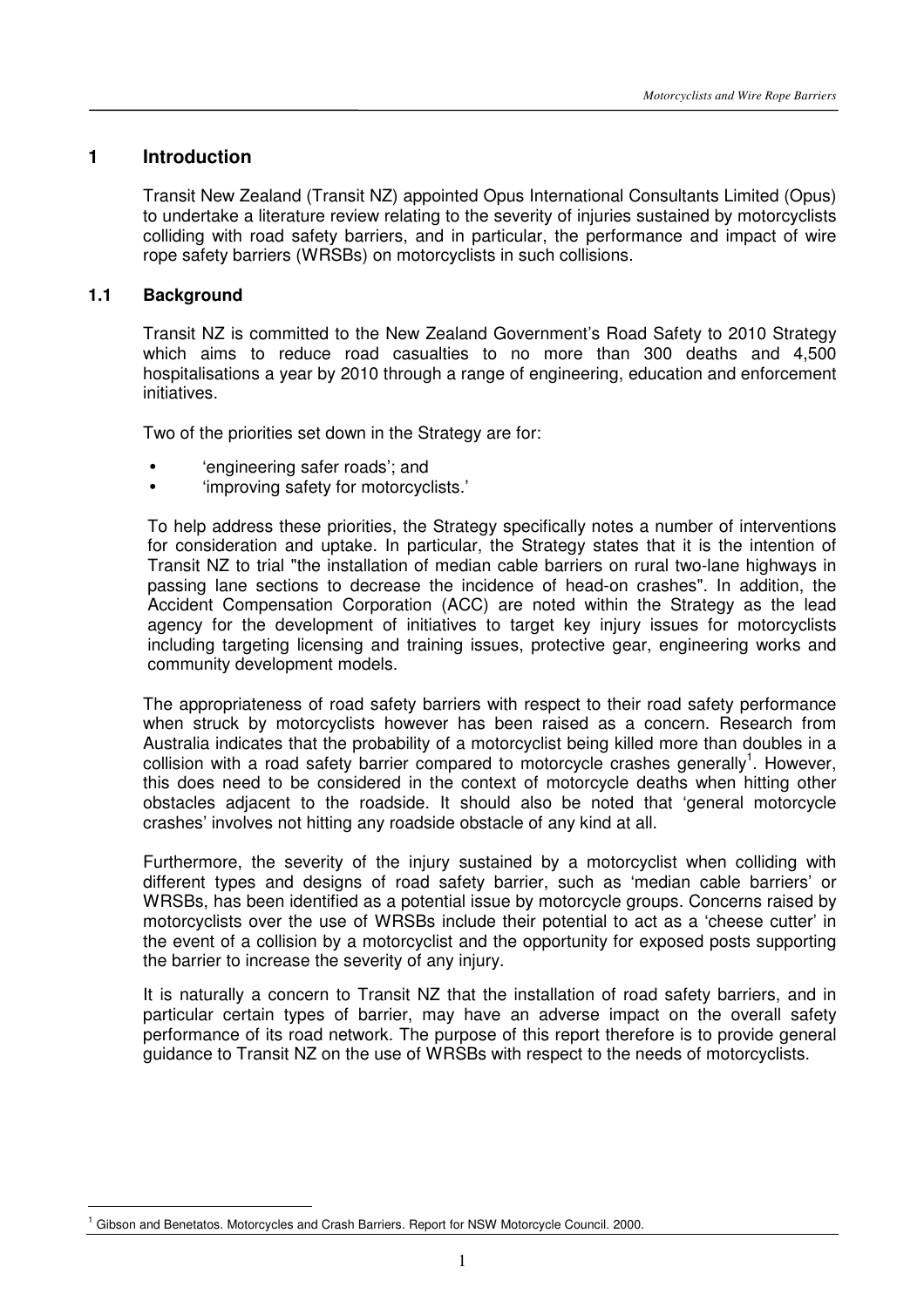#### **1.2 Road Safety Barriers**

Typically, road safety barriers are installed:

- In medians to separate opposing directions of high speed traffic and to prevent crashes into rigid objects within medians.
- Along the left hand side of the carriageway, for each direction of travel, to prevent collisions with roadside trees, poles, embankments, culverts and other hazards.<sup>2</sup>

A range of road safety barrier types are currently available: rigid concrete barriers, semi rigid metal beam barriers, and flexible WRSBs. The use of WRSBs has been increasing in New Zealand on the basis of their successful use overseas. Larsson et al $^7$  report that "Sweden has used flexible barriers to reduce the incidence of fatalities on treated routes by up to 90%." Whilst these have been used at the edge of the road, they have been extensively used to help separate opposing traffic for '2+1' road configurations where roads have two lanes in one direction and a single lane in the other.

#### **1.3 Standards and Guidelines**

Guidance on the use of road safety barriers is contained in the draft State Highway Geometric Design Manual<sup>3</sup>. The Manual is based on the National Cooperative Highway Research Program Report 350 (NCHRP350) as well as the New Zealand and Australian Standard (AS/NZS 3845:1999 Road Safety Barrier Systems) which specifically states that when planning to incorporate road safety barriers within a design "unprotected road users to be taken in to consideration include motorcyclists, pedal cyclists and pedestrians."

The draft Geometric Design Manual provides guidance on the placement and layout of road safety barriers for both roadside and median barrier systems. As part of the guidance, the Manual states that "designers must apply engineering judgement to the nature of all roadside hazards that require shielding by safety barriers and specify higher performance barriers whenever they are considered necessary."

It should be noted that concerns expressed in Australia<sup>4</sup> suggest that not all barriers installed have met the AS/NZS 3845:1999 standard in the past. Furthermore, recommendations made by a Working Party<sup>5</sup> made up of the Australian Transport Safety Bureau (ATSB) along with motorcycle representatives included raising awareness of the need to adopt best practice in the installation and maintenance of road safety barriers taking into account motorcycle riders and other exposed road users. This Working Party report also recommended encouraging road controlling authorities to ensure new barrier treatments comply with the standard and that road controlling authorities undertake audits of existing barrier installations to ensure compliance with the standard and manufacturers' guidelines. As such, Transit NZ has already commenced a programme of road safety barrier audits and regularly conducts workshops on the design of road safety barriers.

The European standard for undertaking crash testing of safety barriers (EN1317) differs from the Australian and New Zealand version in that no mention of motorcyclists or motorcycles is made as part of the standard. As a result, motorcycle groups have claimed that little thought has been given to how motorcyclists or motorcycles may react when striking such obstacles. It is noted that the Highways Agency in the UK is aware of the

<sup>&</sup>lt;sup>2</sup> Larsson M, Candappa N, Corben B. Flexible Barrier Systems along High-Speed Roads: A Lifesaving Opportunity. Monash University. 2003

<sup>&</sup>lt;sup>3</sup> Transit NZ. State Highway Geometric Design Manual (draft). 2005

<sup>4</sup> Pearson and Whittington. Motorcycles and the Road Environment. 2001

<sup>&</sup>lt;sup>5</sup> ATSB Review of Wire Rope Barriers: Working Party Report. Australian Transport Safety Bureau. 2000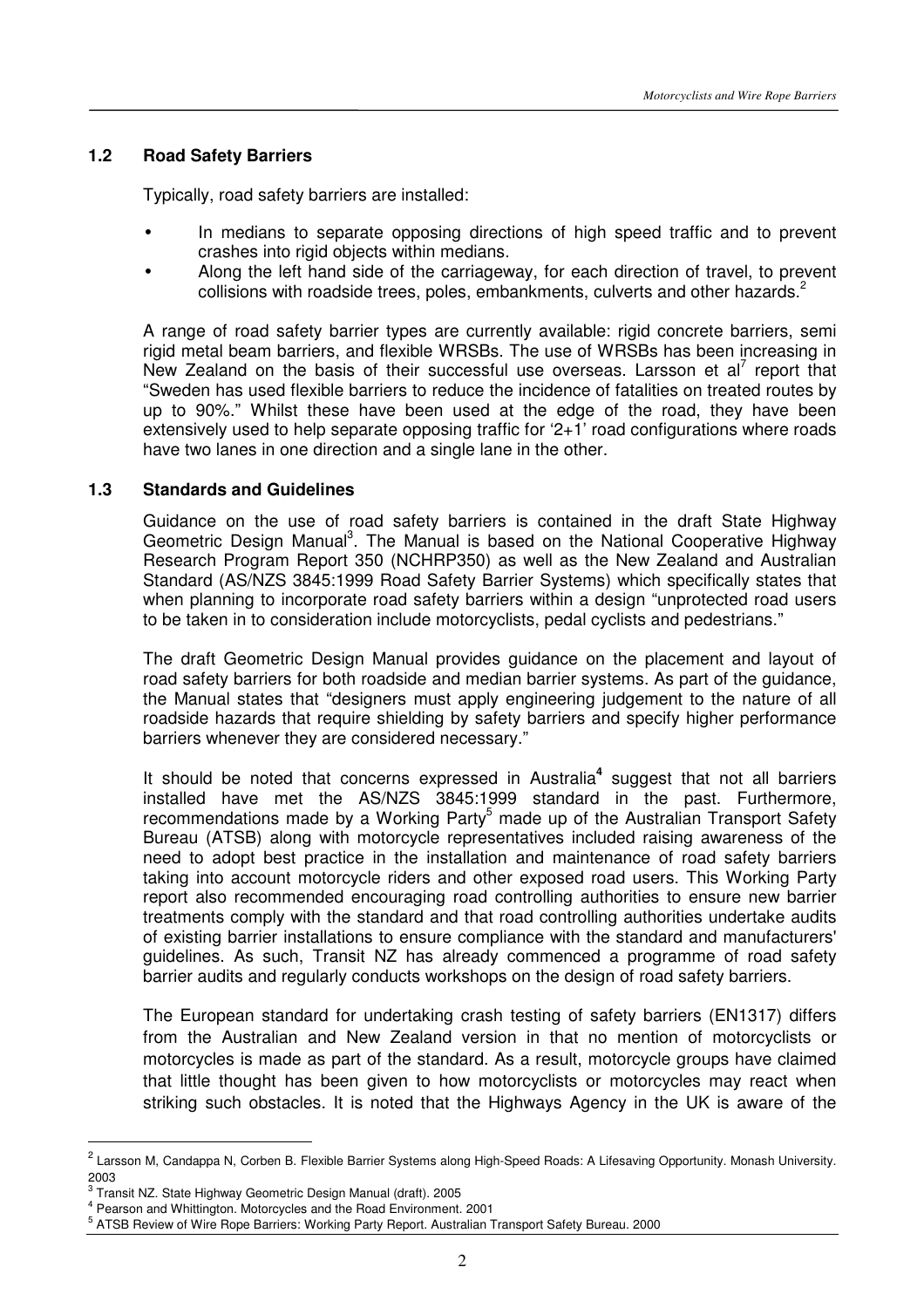concerns relating to the dangers of motorcyclists and road safety barriers and is intending to raise the issue with the EN1317 CEN Standards Committee to prompt discussion on the installation of 'crash barrier post attenuators' as an integral part of the standard.**<sup>6</sup>** Accordingly, in Europe, motorcycle "riders are dependent on the goodwill of local, regional and national road authorities to adapt existing crash barriers to a standard that would protect motorcyclists"**<sup>7</sup>** – the so called 'motorcycle friendly' barriers.

<sup>&</sup>lt;sup>6</sup> Governmental Advisory Group on Motorcycling. Final Report to Government. 2004

<sup>&</sup>lt;sup>7</sup> Federation of European Motorcyclists Associations (FEMA). The Road to Success – improving motorcyclists' safety by improving crash barriers. 2005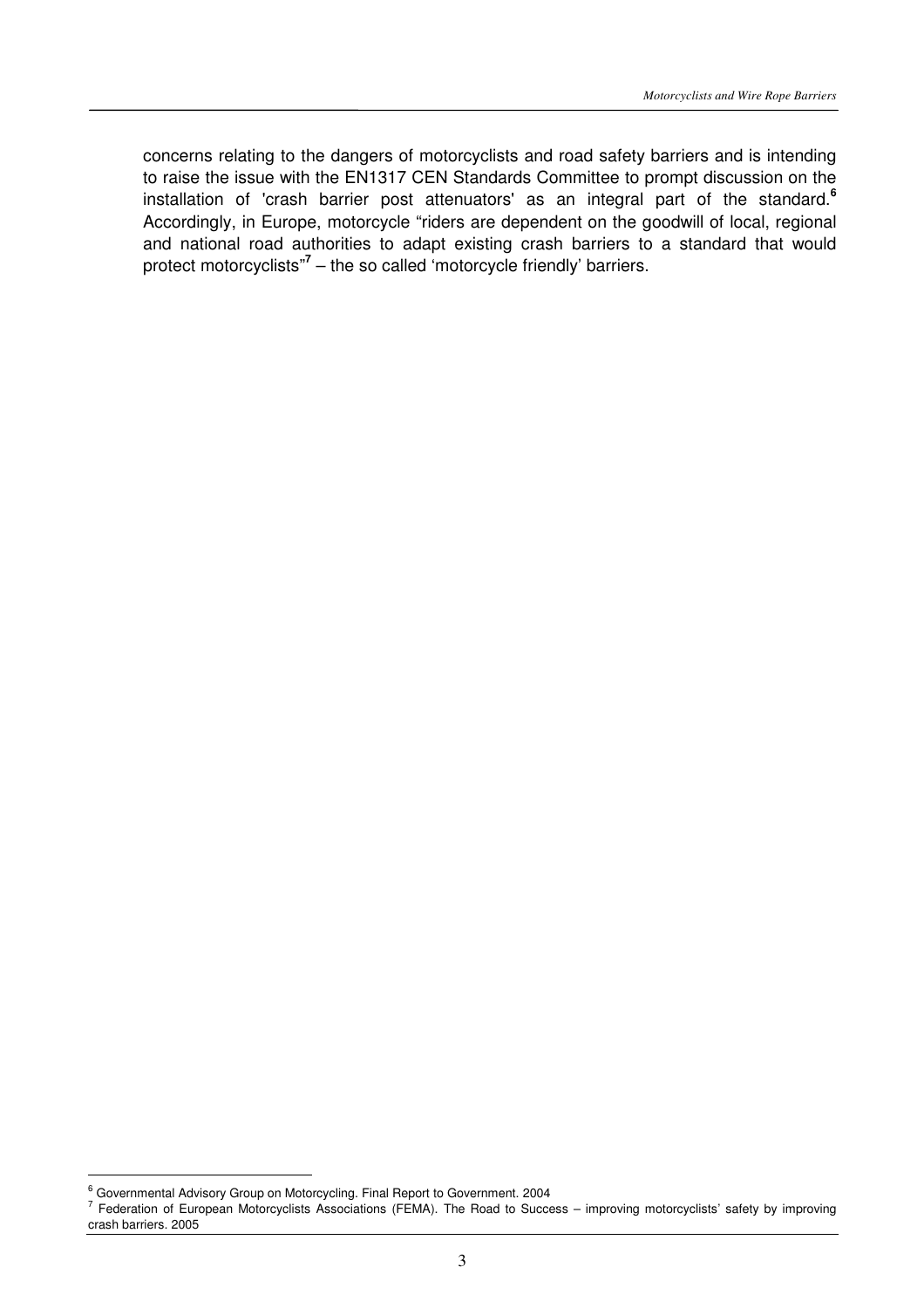# **2 Motorcyclist Concerns**

#### **2.1 General**

The Federation of European Motorcyclists' Associations (FEMA) acknowledges that whilst road safety barriers can be a benefit for the majority of road users, they wish for the risks to motorcyclists to be highlighted and the need for "secondary safety measures to address those risks" to be considered when it is necessary to install road safety barriers. Similarly, the UK's Motorcycle Action Group**<sup>8</sup>** (MAG) highlights that road safety barriers are designed and are often installed simply to meet the needs of the majority of road users, such as cars and trucks, whilst motorcyclists are given little consideration.

An extensive study by the Association of European Motorcycle Manufacturers (ACEM)**<sup>9</sup>** 'of motorcycle and moped crashes during 1999-2000 in five locations in various countries in Europe identified that roadside safety barriers presented an infrequent but substantial danger to motorcycle riders, causing serious lower extremity and spinal injuries as well as serious head injuries when impacted. The danger to motorcyclists is backed up by research reported on by Gibson and Benetatos<sup>10</sup> who claim that the probability of a motorcyclist being killed as a result of impacting with a crash barrier is more than double that for motorcycle crashes generally. However, as noted previously, this needs to be considered in the context of motorcycle deaths when hitting other obstacles adjacent to the roadside and not hitting any obstacle at all.

MAG believes that vehicle restraint systems such as road safety barriers are an "aggressive means of retention" from a motorcyclists point of view, with WRSBs being viewed as the most aggressive form due to exposed upright posts and wire cables. Research on whether such a view is valid is reported on and discussed in Section 5.

#### **2.2 Wire Rope Safety Barriers**

 $\overline{a}$ 

MAG notes that there is a perception that WRSBs may have a 'cheese cutter' effect on motorcyclists striking the cables but acknowledges that the problem goes beyond this and states that the main cause of injury from collisions with road safety barriers is exposed posts and that these are more prevalent and more exposed in WRSB systems.

Other concerns reported from a number of sources (Mulvihill and Corben, ATSB, Pearson and Whittington) include:

- Installation of the WRSB too close to the edge of the road.
- Variable proximity of the WRSB to the edge of road.
- Non-conforming WRSB systems (e.g. collapsible posts).
- Inappropriate use of WRSBs to protect private property such as brick walls.
- Inappropriate maintenance of WRSBs.

Notwithstanding the above, an internet survey of motorcyclists carried out as part of a Masters thesis in Sweden<sup>11</sup> noted that whilst the installation of a WRSB had little impact on the speed the motorcyclists travelled at, over 60% of respondents stated they increased their distance from the barrier. Almost 70% of respondents stated that they felt less secure when riding alongside WRSBs – although no comparison with other types of barrier was made.

<sup>&</sup>lt;sup>8</sup> MAG. Vehicle Restraint Systems, Safety Fences, Crash Barriers, Motorcyclists. UK. 2005

<sup>&</sup>lt;sup>9</sup> Association of European Motorcycle Manufacturers (ACEM)<sup>9</sup> 'In-depth Investigation of Motorcycle Accidents (MAIDS)'. (2004)

<sup>&</sup>lt;sup>10</sup> Gibson and Benetatos. Motorcycles and Crash Barriers. Report for NSW Motorcycle Council. 2000.

<sup>&</sup>lt;sup>11</sup> Pieglowski T. The Influence of Wire Rope Barriers on Motorcyclists. 2005.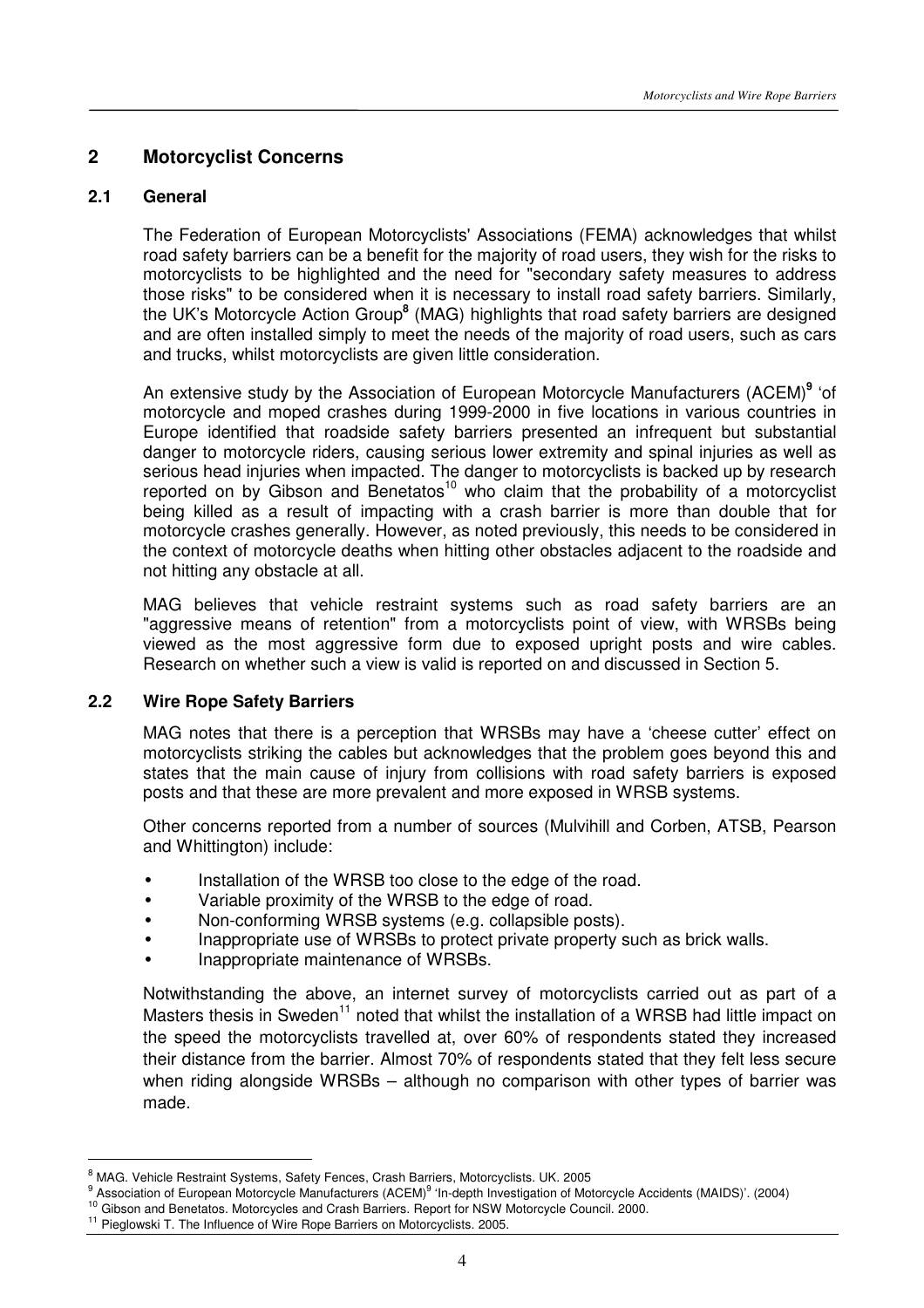# **3 Motorcycle Crash Problem**

#### **3.1 General**

General data on the extent of the motorcycle crash problem in New Zealand has been obtained from the Ministry of Transport's Crash Analysis System (CAS) and their recent 'Motorcycles' fact sheet<sup>12</sup>.

Whilst the number of crashes involving motorcycles has decreased markedly since the mid 1980's, crash trends since 2000 have ceased to decrease further. The decrease up to 2000 was partly due to the reduction in the distance ridden by motorcyclists, which fell by almost 40% between 1989/90 and 1997/98. In particular, the annual distance ridden by younger motorcyclists aged 15-24 years reduced by 75%. The impact of this has been a large decline in the number of younger motorcyclists killed or injured in a crash and a corresponding increase in the average age of motorcyclists involved in crashes.

In 2005, there were a total of 36 motorcycle deaths with a further 903 injured, representing 9% of all deaths and 6% of all reported injuries as a result of a road crash. This compares with 146 motorcycle deaths in 1988 (20% of all road deaths).

Motorcyclists are particularly vulnerable to injury in a crash due to the limited protection afforded to them in a crash. The New Zealand Travel Survey<sup>13</sup> indicates that motorcyclists are 18 times more at risk of being involved in a fatal or injury crash than a car driver over the same distance travelled. In comparison, the UK fatality rate for motorcyclists is 36 times higher than that of car drivers with a casualty rate 15 times higher $14$ .

Table 1 below shows the total number of crashes involving motorcyclists in New Zealand between 2001 and 2005 split by road type and speed limit area (urban roads have a speed limit of 70km/h or less). The table shows that overall, almost two thirds of motorcycle crashes occurred on urban roads. The split in motorcycle crashes by urban or rural location is similar to statistics from overseas. In total, almost a third of all motorcycle crashes occurred on the state highway network; the majority of these however were on the open road. Of the 1346 motorcycle crashes occurring on the open road, 199 (15%) involved a head-on collision; over a third of the open road motorcycle crashes occurred when a rider lost control of their motorcycle on a corner.

|      | Local | <b>State Highway</b> | Total      |
|------|-------|----------------------|------------|
| Open | 599   | 747                  | 1346 (36%) |

#### **Table 1 Motorcycle Injury Crashes 2001-2005**

Table 2 shows the severity of motorcycle crashes by speed limit area and type of road. As might be expected, over 70% of the fatal crashes occurred on the open 'high speed' roads. Furthermore, 55% of open road crashes result in a fatal or serious injury crash compared to 32% of urban road crashes.

Urban | 2013 108 408 2421 (64%) Total 2612 (69%) 1155 (31%) 3767 (100%)

<sup>&</sup>lt;sup>12</sup> Ministry of Transport. Motorcycles Factsheet. NZ. Updated June 2006.

<sup>&</sup>lt;sup>13</sup> Land Transport Safety Authority. New Zealand Travel Survey Report. NZ. 2000

<sup>14</sup> RoSPA. Motorcycling Safety Policy Paper. UK. 2006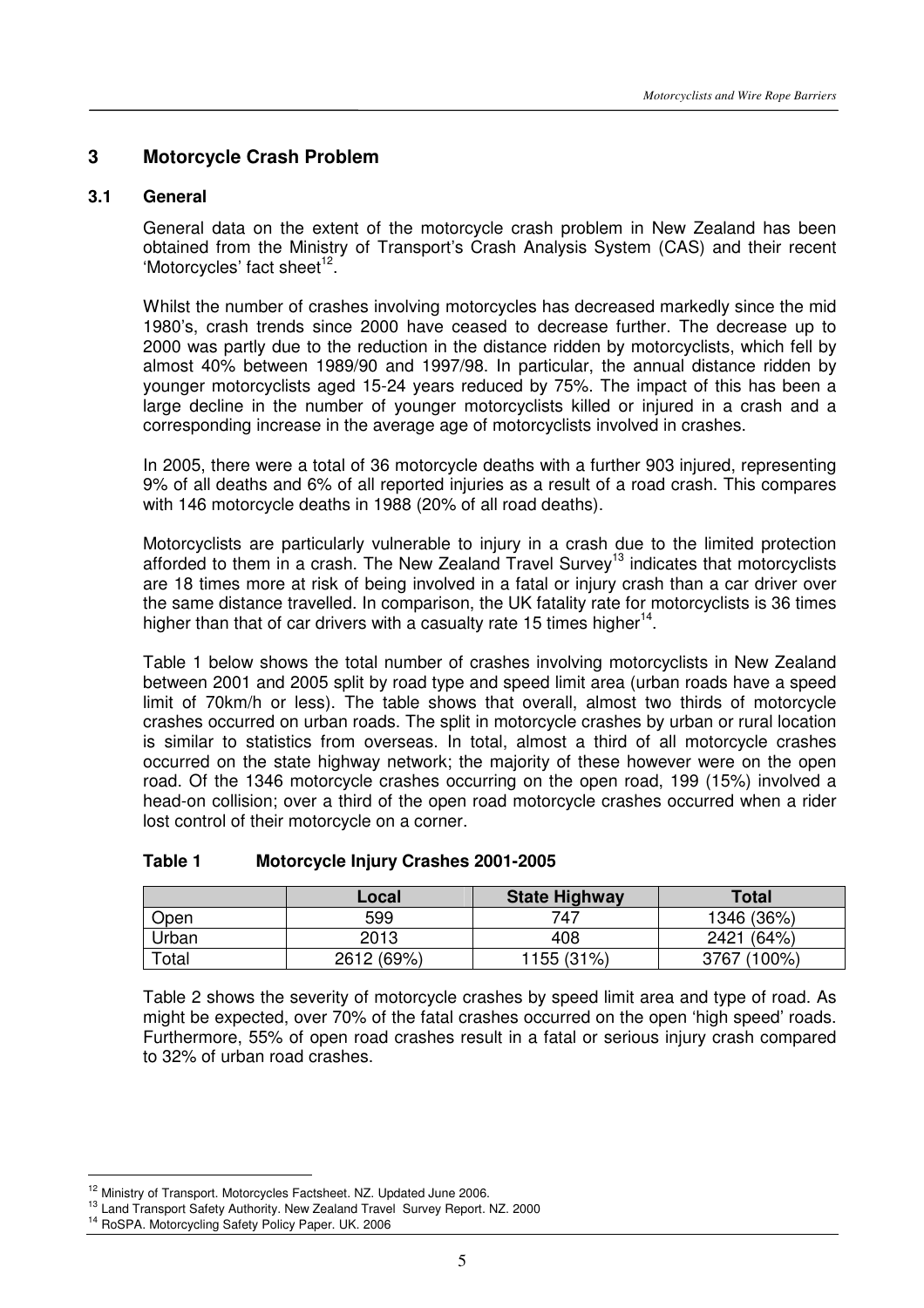|       | <b>Fatal</b> | <b>Serious</b> | <b>Minor</b> | <b>Total</b> |
|-------|--------------|----------------|--------------|--------------|
| Open  | 116          | 621            | 609          | 1346         |
| Urban | 48           | 716            | 1657         | 2421         |
| Total | 164          | 1337           | 2266         | 3767         |

#### **Table 2 Motorcycle Injury Crashes by Severity 2001-2005**

Motorcycle crash information from the UK and the ACEM MAIDS<sup>15</sup> study indicates that motorcycle deaths and injuries are most often as a result of collisions with other larger vehicles such as a car rather than single motorcycle collisions with roadside objects such as road safety barriers. However, deaths and severe injuries as a result of collisions with roadside objects are obviously a concern.

#### **3.2 Road Safety Barrier Collisions**

l.

A search of the CAS database for New Zealand reveals that between 2001 and 2005, there were a total of 65 injury crashes reported as involving motorcyclists and road safety barriers. A further 11 were reported as being non-injury.

A more detailed assessment of these 76 crashes was carried out to determine the true nature of these collisions as well as the type of barriers involved. This assessment identified that a number of reported 'barrier' crashes included collisions with pedestrian handrails and wooden sight fences. Accordingly, these crashes have been removed from the data set shown in Table 3 so that the final data set consists of 57 injury crashes (1.5% of reported motorcycle injury crashes). Of the 47 open road crashes, three quarters were on the State Highway network.

It should be noted that it is unlikely that those crashes shown as 'non-injury' within the Traffic Crash Report are all correct given that sprains and bruises sustained by a road user should be coded as a 'minor injury'. For instance, it is highly likely that motorcyclists sliding into a barrier would sustain at least some minor abrasions as a result of the crash. For consistency with the CAS database, these crashes have not been included in the data shown below. It should be noted however that the injury crash and casualty numbers are likely to be higher than those shown if 'non-injury' crashes were correctly reported.

|       | Location      | <b>Fatal</b> | <b>Serious</b> | <b>Minor</b> | <b>Total</b> |
|-------|---------------|--------------|----------------|--------------|--------------|
| Open  | State Highway |              |                |              | 35           |
|       | Local         |              |                |              |              |
| Urban | State Highway |              |                |              |              |
|       | Local         |              |                |              |              |
| 'otal |               |              | 28             | 26           |              |

#### **Table 3 Motorcycle and Road Safety Barrier Injury Crashes 2001-2005**

Overall, Tables 2 and 3 show that 4.3% of all reported motorcycle crashes involved a fatality whereas 5.3% of all reported motorcycle crashes involving a road safety barrier involved a fatality. However, when considering open road motorcycle crashes alone, these figures reverse to show that 8.6% of open road reported motorcycle crashes involved a fatality whereas 6.4% of open road reported motorcycle crashes involving a road safety barrier involved a fatality. The above compares with 7.3% of open road reported motorcycle crashes involving a fatality not hitting any roadside object at all.

<sup>&</sup>lt;sup>15</sup> Association of European Motorcycle Manufacturers (ACEM)<sup>15</sup> 'In-depth Investigation of Motorcycle Accidents (MAIDS)'. (2004)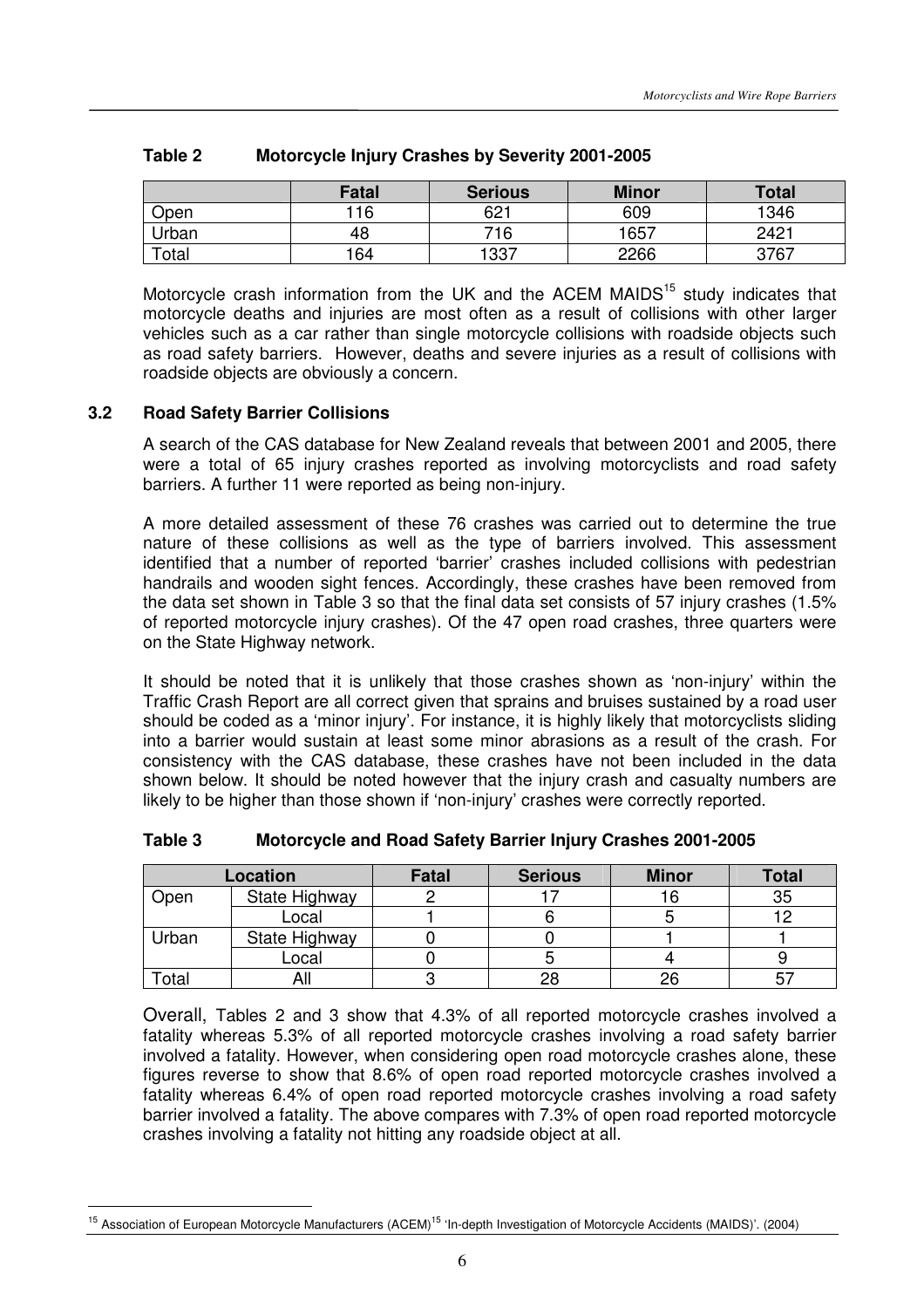Similarly, the data indicates that 1.5% of all motorcycle crashes involved a road safety barrier; these accounted for 1.9% of all motorcyclist fatalities. However for open road crashes alone, 3.4% of motorcycle crashes involved a road safety barrier accounting for 2.6% of open road motorcyclist fatalities

The above compares with data presented by Mulvihill and Corben<sup>16</sup> for the UK in 1991 in which 0.3% of motorcycle crashes involved a road safety barrier, which in turn accounted for 2.1% of all motorcycle fatalities.

Notwithstanding the above, it should be noted that it is unclear in many 'road safety barrier' crash statistics whether the barrier, although causing an injury, prevented a more serious or fatal crash.

#### **3.3 Detailed Assessment of Motorcyclist and Road Safety Barrier Crashes**

The detailed assessment of crash reports has allowed a better understanding of the barrier types involved in the motorcyclist collisions. Unfortunately, in almost half of all the crashes reviewed, the type of barrier involved cannot be ascertained from the traffic crash reports. However, from the 28 crashes with a stated barrier type, 18 (64%) involved ARMCO or metal barriers, 8 (29%) were with concrete barriers, and 2 (7%) were with WRSBs. It should be noted that these proportions will obviously be impacted upon by the total length of different types of road safety barriers installed on the road network in New Zealand.

The two crashes with the WRSB were both on the state highway and both involved an upright motorcyclist hitting the barrier. The crashes resulted in the Police reporting one serious injury and one minor injury. (It should be noted that in the minor injury crash, the rider suffered concussion as a result of the crash and accordingly, the crash should therefore be classified as 'serious' in accordance with Land Transport NZ guidelines.)

The review indicates that for the three fatalities, two involved ARMCO barriers whilst the barrier type for the remaining crash is unclear given that both wooden sight rails and metal barriers existed at the crash scene. Two of the three fatal crashes involved collisions with barriers on the approach to a road bridge. It should be noted that WRSBs would typically not be used on bridge approaches.

Fourteen (25%) of the 56 crashes with the barrier location known involved motorcyclist collisions with barriers in the central median. Of the remainder, 31 (55%) hit a barrier to the left hand side of the road in the direction of travel and 11 (20%) the right hand side. Details of the hazards being protected by the 'roadside' road safety barriers (rather than the median barriers) are unknown. Accordingly, it is unknown whether the provision of the road safety barrier potentially reduced the severity of the crashes or not.

Thirty-two (57%) of these 56 crashes occurred with an upright rider hitting the barrier; 24 (43%) occurred with the bike or rider sliding into the barrier. All three fatalities involved an upright rider. It should be noted that research carried out by Quincey et al (1988) and cited by Gibson and Benetatos<sup>17</sup> is that approximately 60% of fatal motorcycle crashes with crash barriers involved the rider sliding into the barrier with the other 40% remaining upright.

l.

<sup>&</sup>lt;sup>16</sup> Mulvihill and Corben. Motorcyclist Injury Risk with Flexible Wire Rope Barriers and Potential Mitigating Measures. 2004

<sup>&</sup>lt;sup>17</sup> Gibson and Benetatos. Motorcycles and Crash Barriers. Report for NSW Motorcycle Council. 2000.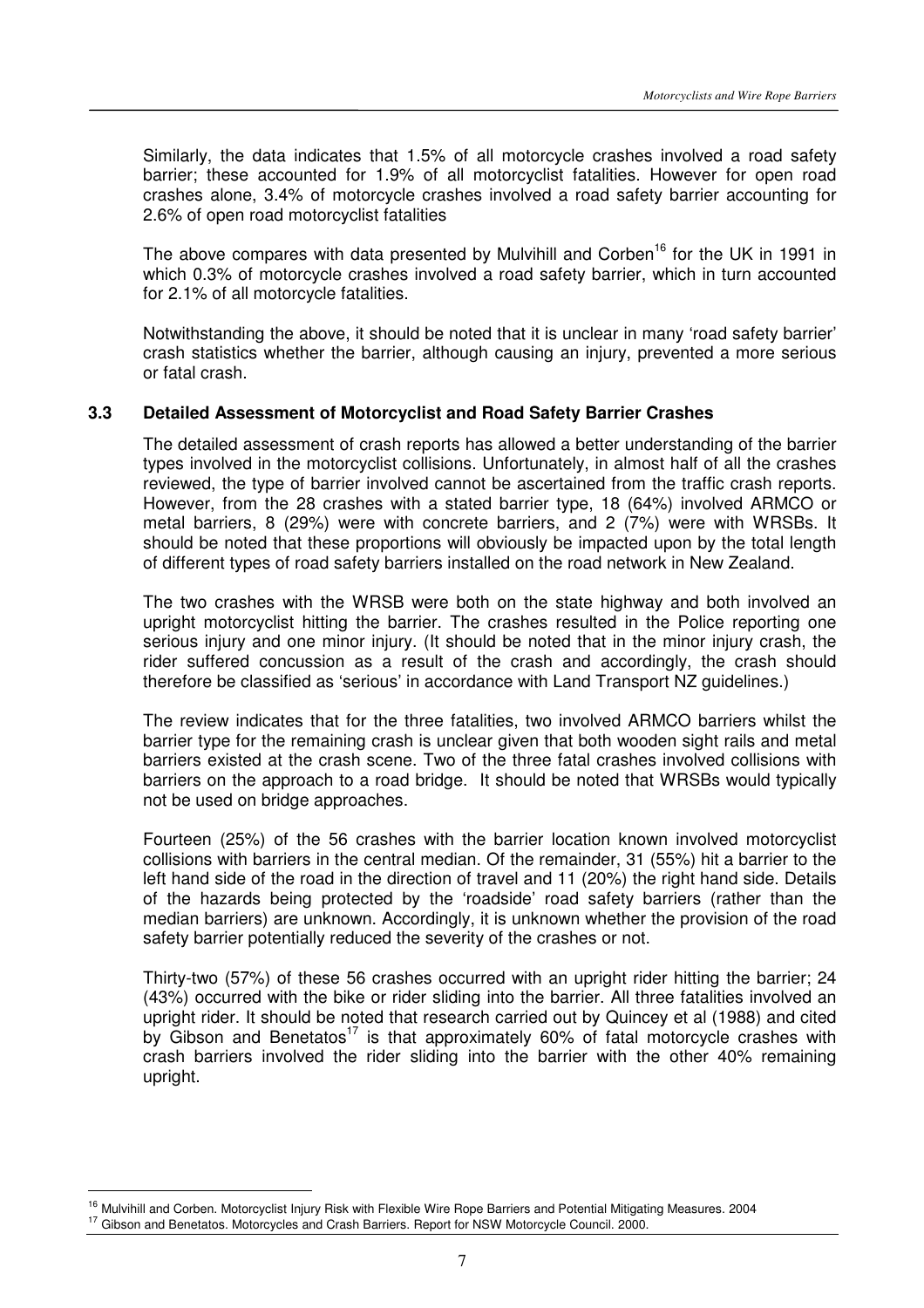# **4 Motorcyclist Injury Mechanisms**

Mulvihill and Corben identify three main ways that collisions between motorcycles and road safety barriers can occur, based on a number of studies:

- Hitting the barrier whilst still on the bike  $-$  From this type of impact, most injuries result from the shallow impact angle when the rider slides and tumbles along the tops of the posts supporting the barrier.
- Sliding into the crash barrier with the bike.
- Sliding into the crash barrier after separating from the bike in a majority of fatal crashes, most injuries occur as the rider falls, slides and tumbles along the base of the posts hitting his/her head.

The Mulvihill and Corben report goes on to note that a further factor in the severity is the part of the body struck in the crash. The report cites a study by Hell and Lobb (1993) that reported that the most likely areas of the body to be injured for motorcyclists across all types of collisions are legs, head and thorax and suggests that the severity of injuries in barrier crashes may increase due to the fact they are more likely to strike vital regions of the body.

#### **4.1 Crash Testing Results**

 $\overline{a}$ 

Research from 1999 cited by FEMA<sup>18</sup> noted that the impact differences on motorcyclists between concrete, steel beam and modified steel beam road safety barriers was unknown, with problems associated with accurate testing and the cost of such work. Little data is noted at that time as being available for WRSBs with few motorcycle crashes against them. The report suggests that WRSBs may theoretically pose similar dangers to conventional metal barrier posts. Similarly, the 2000 Monash University Report notes limited information on motorcycle and barrier crashes and the lack of established testing procedures for motorcycle crash testing.

A number of difficulties exist with regards to the testing of motorcycle crashes with road safety barriers. Testing concerns relate to the time and costs associated with physical testing; whilst micro-simulation modelling requires the simplification of the crash scenario. However, recent advances have been made with physical crash testing guidelines for motorcyclists having now been developed by a group appointed by the International Organisation for Standardisation.

Crash test results from 2005 are presented in a paper by Berg et al<sup>19</sup> using real life and micro-simulation tests. Real-life crash tests were carried out on a conventional steel barrier system and a concrete barrier with a motorcycle driven in an upright position as well with a motorcycle and dummy rider sliding on the road surface. Micro-simulation testing was carried out for a concrete barrier and a WRSB. It should be noted however that the simulation exercises are described as preliminary and work is continuing to refine them.

From the real-life crash testing for the conventional steel barrier, an upright rider suffers severe but not life-threatening injuries due to the "aggressive contacts and snagging with some of the roadside protection system's stiff parts and open profile." In the case of the concrete barrier for an upright rider collision, the rider actually went over the top of the

<sup>&</sup>lt;sup>18</sup> Final Report of the Motorcyclists & Crash Barriers Project. Federation of European Motorcyclists Associations (FEMA).Belgium 2000 <sup>19</sup> Berg A, Rucker P, Gartner M, Konig J, Grzebieta R, Zou R. Motorcycle Impacts to Roadside Barriers – Real World Accident Studies, Crash Tests and Simulations carried out in Germany and Australia.. Proc 19th ESV, Paper No 05-0095, Washington DC, USA.2005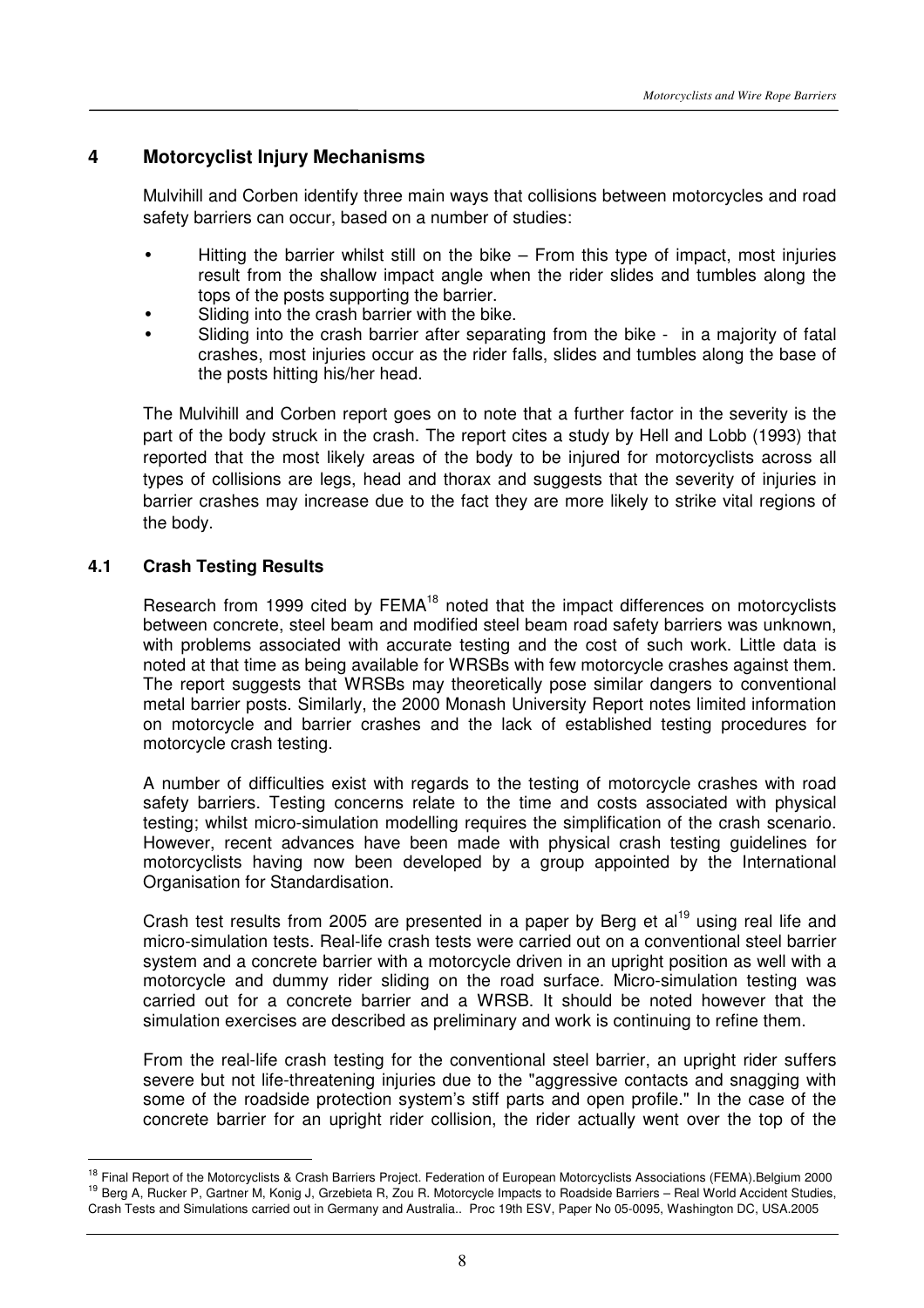barrier. Whilst severe injuries were sustained, again these were not life-threatening. It should be noted that in the case of the concrete barrier, the motorcyclist was not effectively decelerated with the consequent risk of the motorcyclist being thrown over the side of the barrier which may have subsequent dangers attached to it. In addition, the concrete barrier did not dissipate as much kinetic energy via deformation as the steel system which may have resulted in a relatively higher severity of injury during the primary impact with the concrete road safety barrier.

For sliding motorcyclists against both the steel and concrete barriers, the Head Injury Criteria (HIC) limit (which identifies when significant head injury will occur) was exceeded, indicating risks of severe and life threatening injuries.

Testing was also carried out on a modified steel barrier system incorporating a 'closed-box' profile at the top of the barrier to prevent snagging and an under-run protection beam to prevent direct impact with the barrier posts. The results from this test indicate that there was a lower level of risk when impacting with this system although in the case of 'sliding' crashes, elements of the testing indicated 'head accelerations' above biomechanical limits.

Using micro-simulation testing for an upright rider with WRSBs, the front wheel of the motorcycle tends to snag with the barrier post whilst the rider's leg and foot gets trapped against the barrier. As the rider is thrown up and forwards, the rider's leg subsequently snags with cables resulting in the motorcyclist being thrown over the barrier. The test indicates concern not only that the rider's limbs become caught in the barrier, but also that the front wheel gets caught by the posts.

The testing suggests that with a steel or concrete barrier, survivable injuries will occur when the motorcyclist collides in an upright manner. Risks exist though with the concrete barrier as the motorcyclist could be catapulted over the barrier, potentially into an oncoming vehicle if the barrier is in the median. However, when motorcyclists skid into either of the above barriers, life-threatening injuries are likely. The micro-simulation for the WRSB with an upright motorcyclist suggests that snagging of some sort will occur resulting in high deceleration forces and thus increasing the injury risk for the rider.

Overall, the report notes that findings suggest that "while the current design of flexible barriers has safety advantages over concrete barriers for passenger vehicles, the opposite may be true for motorcyclists." Regardless of the barrier type however, risks of serious motorcyclist injury when colliding with the barrier will be high due to the lack of protection provided to a rider on a motorcycle.

In addition to the above, Mulvihill and Corben<sup>20</sup> suggest that whilst posts used in WRSBs "tend to be energy absorbing when struck by passenger and larger vehicles, however, due largely to mass differences between a rider and, for example, a passenger car , the posts are less forgiving when hit by a motorcyclist who has left the road. In situations where the motorcyclist separates from the motorcycle upon impact, evidence suggests that the collision with the barrier posts poses a greater hazard to the motorcyclist than the steel cables." This is a concern for WRSBs which require a greater number of posts per length than conventional metal barrier types, particularly in situations when seeking to reduce the deflection of WRSBs by decreasing the spacing of the posts.

The Mulvihill and Corben report indicates that sharp edges of supporting posts can cause serious injuries when struck, even at low velocities. The report cites research by Ellmers in

l.

<sup>&</sup>lt;sup>20</sup> Mulvihill and Corben. Motorcyclist Injury Risk with Flexible Wire Rope Barriers and Potential Mitigating Measures. 2004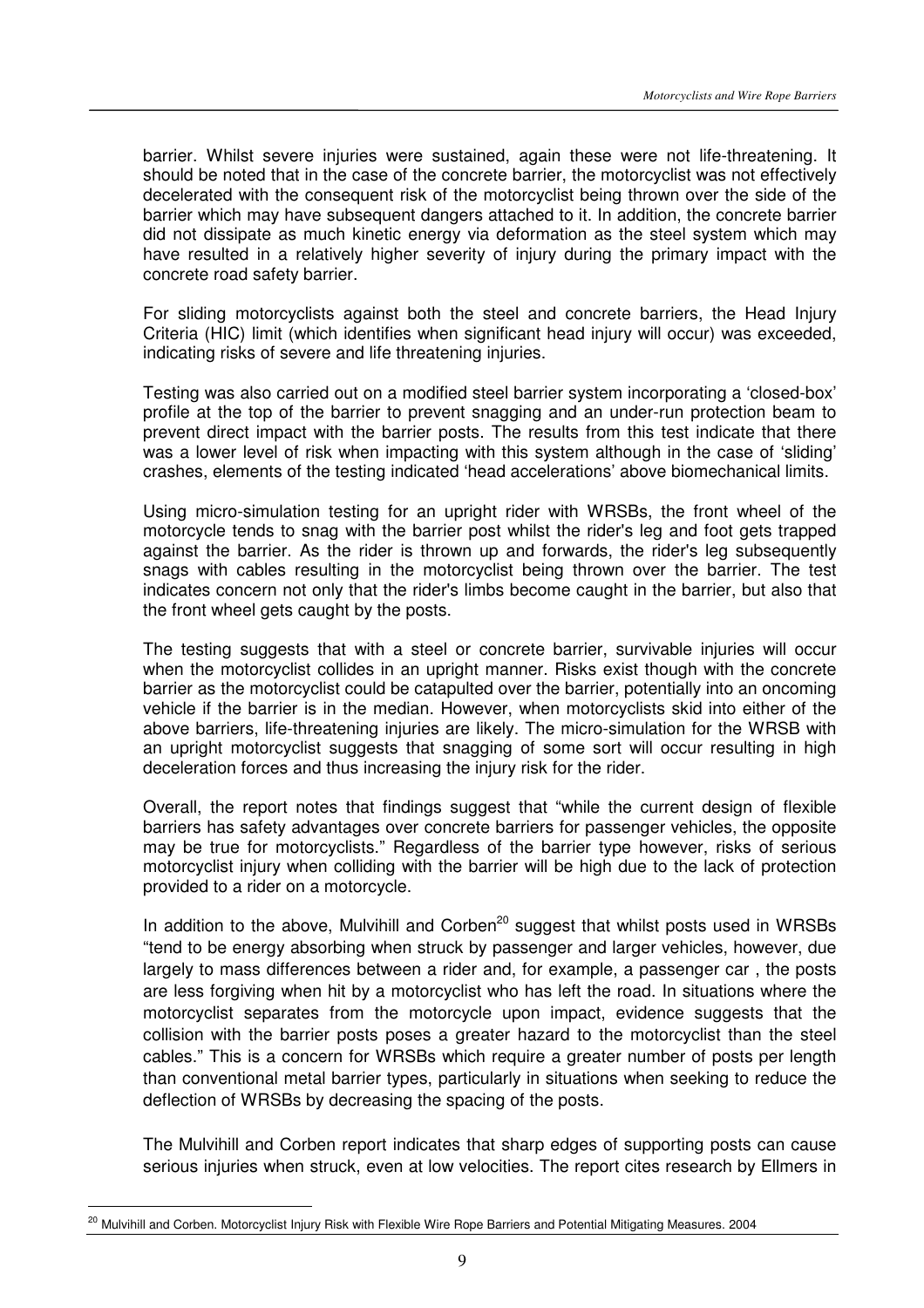1997 that "the most critical outcomes results not from impacting with the post itself together with the high deceleration, but from the sharp edge of the post that causes serious injuries." The report notes that IPE-100 I-shaped posts which are commonly used as support posts are the most aggressive compared to the sigma  $(\Sigma)$ , Z or C-shaped posts. Research cited in the FEMA report by Koch and Brendicke in 1998 found that sigma 100 posts could cause only bruising in a collision while IPE 100 I-shaped posts could cause fractures or amputations. It should be noted that Transit NZ does not approve the use of Ishaped posts as part of a WRSB system.

Regardless of the various tests carried out to date, as noted in the 2006 ACEM Guidelines for PTW [Powered Two Wheelers] – Safer Road Design in Europe<sup>21</sup>, "limited research done so far does not warrant the conclusion that cable barriers are more hazardous than other types of barrier. There is general agreement that more research is required on the effects of different types of fence on falling motorcyclists. This applies to the posts that are common to all designs. They inflict the most serious injuries to motorcyclists crashing into a safety fence."

The above is backed up by the Advisory Group on Motorcycling: Final Report to Government in the UK which includes evaluations from the Transport Research Laboratory (TRL) stating that " the current conclusion from this work is that all types of barrier pose some form of risk for motorcyclists but wire rope is no more of a risk than other types of post and beam barrier…There is, however, general agreement that the harmful items are the exposed posts of safety barriers, irrespective of their other components."

<sup>&</sup>lt;sup>21</sup> Association des Constructeurs Europeans de Motorcycles (ACEM). Guidelines for PTW - Safer Road Design in Europe. The Motorcycle Industry in Europe. Brussels, Belgium. 2006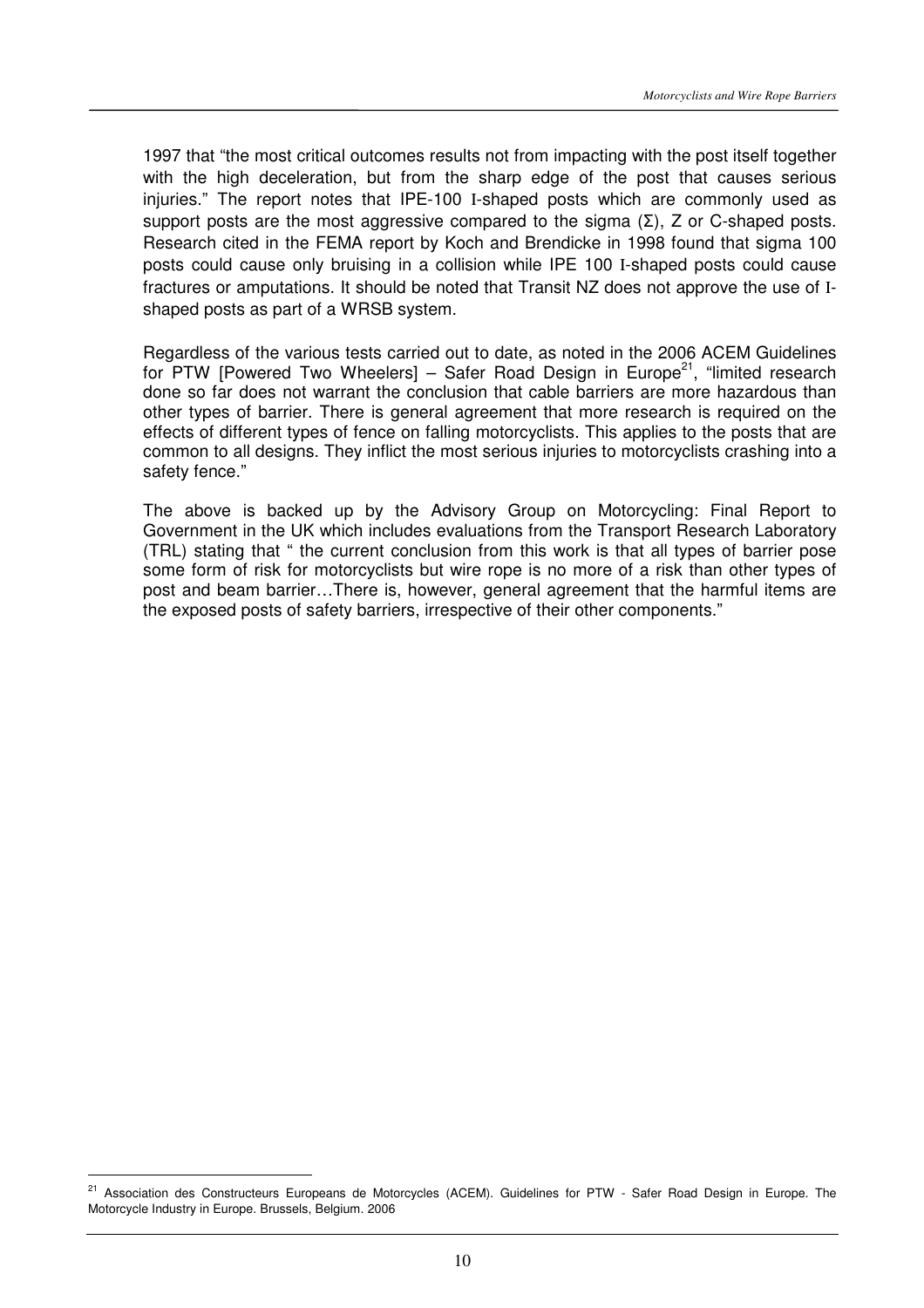# **5 Countermeasures**

#### **5.1 General**

Collisions between motorcycles and road safety barriers are likely to result in an injury regardless of the barrier type and/or whether the rider hits the barrier or the supporting posts. Accordingly, it is appropriate to consider how to reduce road safety concerns arising from the use of road safety barriers in general. This approach has led to the development and experimentation with 'motorcycle friendly' barriers in a number of countries in Europe. Whilst a number of these metal barriers have been installed or existing metal barriers retrofitted at a number of locations in Europe, including France and the UK, a number of countries have adopted a different approach specifically to WRSBs. In particular, Norway, Denmark and Holland have either removed or decided to no longer install WRSBs in response to lobbying by motorcycle groups despite there being no conclusive evidence that WRSBs are a greater or lesser risk than other types of barriers.

#### **Appropriate Placement and Type of Road Safety Barriers**

The ACEM Guidelines for PTW (Powered Two Wheelers)<sup>22</sup> suggests that designers seek first and foremost to provide and design for an obstacle-free zone next to the road and this approach is adopted by Transit NZ. The erection of road safety barriers should be avoided wherever possible if alternative measures suffice, including the removal of the hazard. This is reinforced by Pearson and Whittington<sup>23</sup> who cite the ATSB Working Party report (2000) that "unwarranted usage or inappropriate placement of a safety barrier can obviously create a hazard for motorcyclists where none might otherwise exist."

Where road safety barriers are required, the advice is that they should be placed as far away from the edge of the roadway as possible in order to provide a clear zone from the edge of the road to the barrier to allow road users the opportunity to recover. This approach is reinforced by Transit NZ's State Highway (draft) Geometric Design Manual<sup>24</sup>, although the Manual also notes that in some instances, moving the barrier away from the carriageway can have a negative effect by increasing the impact angle, which may result in increased collision severity.

Furthermore, when installed, different barriers have different performance characteristics and achievement of optimal safety outcomes depends on selecting the appropriate type of barrier for the site conditions. (To this end for example, whilst not specifically related to motorcycle safety, the Highways Agency in the UK have recently introduced a new policy for the provision of median road safety barriers following a review of the performance and maintenance of concrete and steel barriers. Where annual average daily traffic flows exceed 25,000 vehicles per day, concrete barriers will be installed for future schemes as well as when maintenance requirements require new barriers to be installed. This is due to

l.

<sup>&</sup>lt;sup>22</sup> Association des Constructeurs Europeans de Motorcycles (ACEM). Guidelines for PTW - Safer Road Design in Europe. The Motorcycle Industry in Europe. Brussels, Belgium. 2006

<sup>23</sup> Pearson R and Whittington B. Motorcycles and the Road Environment. Paper to the 'Road Safety: Gearing Up for the Future' Conference. Western Australia. (2001)

<sup>&</sup>lt;sup>24</sup> Transit NZ. State Highway Geometric Design Manual (draft). 2005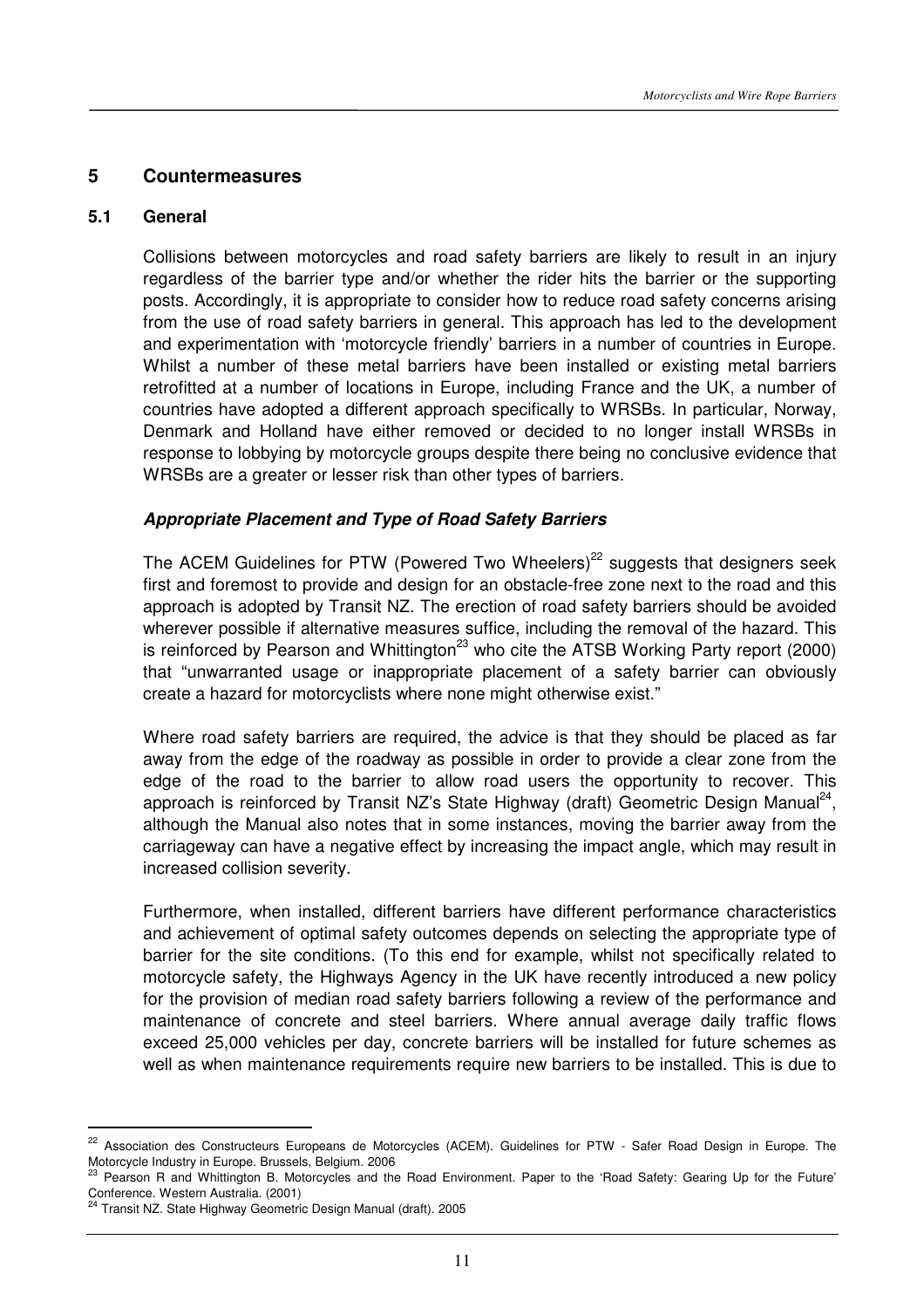the significant benefits from a maintenance view point plus health and safety benefits when having to maintain such structures.)

Accordingly, the above requires designers to fully consider and justify the provision, location and type of road safety barriers rather than simply apply a standard approach as part of any roading scheme. Care is obviously required in the provision of continuous road safety barriers with respect to the issues identified above compared to interruptions in the provision of the barriers where the barriers are not felt to be needed given that the terminal ends of barriers may form a hazard in themselves.

#### **'Motorcycle Friendly' Barriers**

The Motorcycle Council of NSW position statement<sup>25</sup> states that "there are no crash" barriers that can be considered 'motorcycle friendly'. In the event of a motorcyclist impacting with a crash barrier the likelihood is that they will be severely injured" and further notes that little research into what constitutes a 'motorcycle friendly' barrier has been carried out, nor how to make existing barriers less aggressive in causing injury to motorcyclists.

Notwithstanding the above perspective, potential may exist to try and further protect fallen riders from exposed support posts, particularly in places where motorcyclists may be most at risk, for instance at sharp bends. Protection can either be in the form of secondary barrier rails below the main road safety barrier or through providing padding and protection on the posts themselves. Limited evaluation on post protectors suggests that the severity of injuries can be reduced. Whilst both forms of mitigation have been used in Europe, for instance by the Highways Agency in the UK at the Cloverleaf Junction in Kent<sup>26</sup> where a secondary rail was attached below the existing metal beam barrier, neither approach easily lends itself to WRSBs. Discussions between Opus and Brifen, a manufacturer of WRSBs, however has indicated that a system (Mototub) consisting of plastic tubing attached to the WRSB below the cable to deflect motorcyclists away from the posts is currently being trialled in France.

The literature review identified two alternative forms of protection specifically designed for WRSBs. The two options include aluminium covers for the WRSBs designed by the Baltic Construction Company in Sweden, in response to the 'cheese cutter' concerns. Alternatively, the Santedge Road Safety Barrier design covers both posts and cables. The 2004 Monash report by Mulvihill and Corben notes that the latter product has not been tested nor is it known if such devices have been installed anywhere. Such measures are likely to require large scale expenditure.

### **Modification of Barrier Post Designs**

Mulvihill and Corben<sup>27</sup> report on work being undertaken by the FHWA in the United States which suggests that a potential approach for WRSB posts is to weaken the posts and/or use thin-walled tubular posts. Although no BCR analysis has been undertaken, the high cost of producing non-standard posts was identified as a potential limitation. Pearson and

<sup>&</sup>lt;sup>25</sup> Position Statement – Crash Barriers. Internet download from the Motorcycle Council of NSW Inc. www.mccofnsw.org.au (2005)

<sup>&</sup>lt;sup>26</sup> Innovation and Research Focus. Article in Issue No. 65, May 2006. UK.

<sup>&</sup>lt;sup>27</sup> Mulvihill and Corben. Motorcyclist Injury Risk with Flexible Wire Rope Barriers and Potential Mitigating Measures. 2004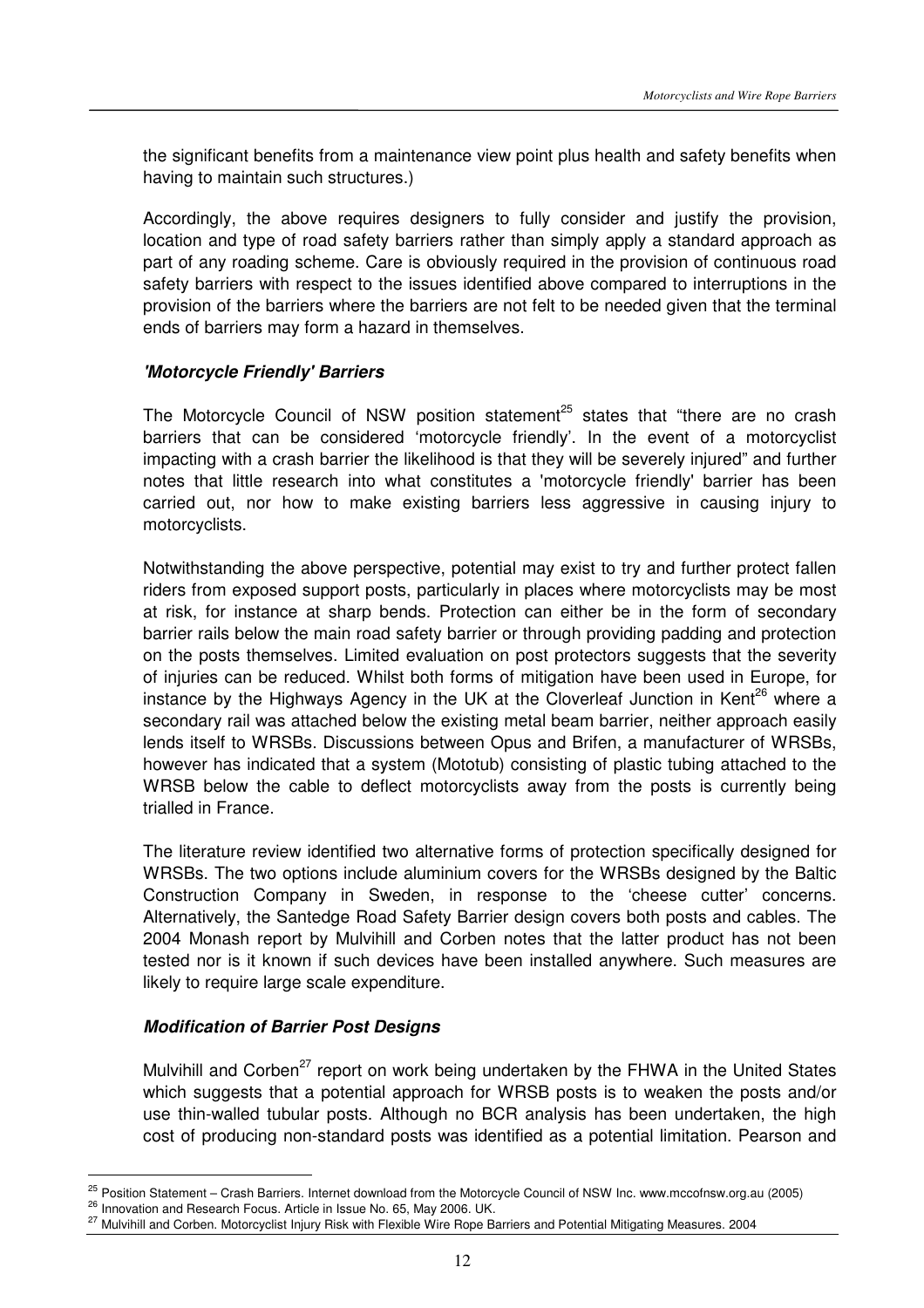Whittington<sup>28</sup> also cite a report by Duncan et al (2000) that indicates WRSB posts have been made more frangible by reducing design thickness. However, manufacturers have suggested that any further reduction in the thickness of the posts may impact and compromise the overall performance of the barrier. It is also worth noting that 'frangibility' depends on characteristics of the body impacting on the post.

Other reported information indicates Swedish research proposing the removal of hooks and other protruding narrow objects to minimise snagging concerns. This is obviously an issue for some WRSB systems that have hooks on the posts to 'hold' the external wire in place.

#### **Barrier 'Cushioning'**

l.

The Austroads 'Guide to Traffic Engineering Practice Part 15: Motorcycles' suggests that shrub planting is 'intuitively' desirable in order to provide some cushioning of any impacts and decelerate a rider sliding towards the barrier.

Mulvihill and Corben in their 2004 Monash report provide some background information on the use of vegetation to help decelerate errant vehicles and note that such an approach was unsuccessful in satisfactorily decelerating the vehicle although the results were encouraging from a 'human body impact' point of view. Overall however, it is recommended that care is needed adopting such an approach without "robust supporting evidence."

<sup>&</sup>lt;sup>28</sup> Pearson R and Whittington B. Motorcycles and the Road Environment. Paper to the 'Road Safety: Gearing Up for the Future' Conference. Western Australia. (2001)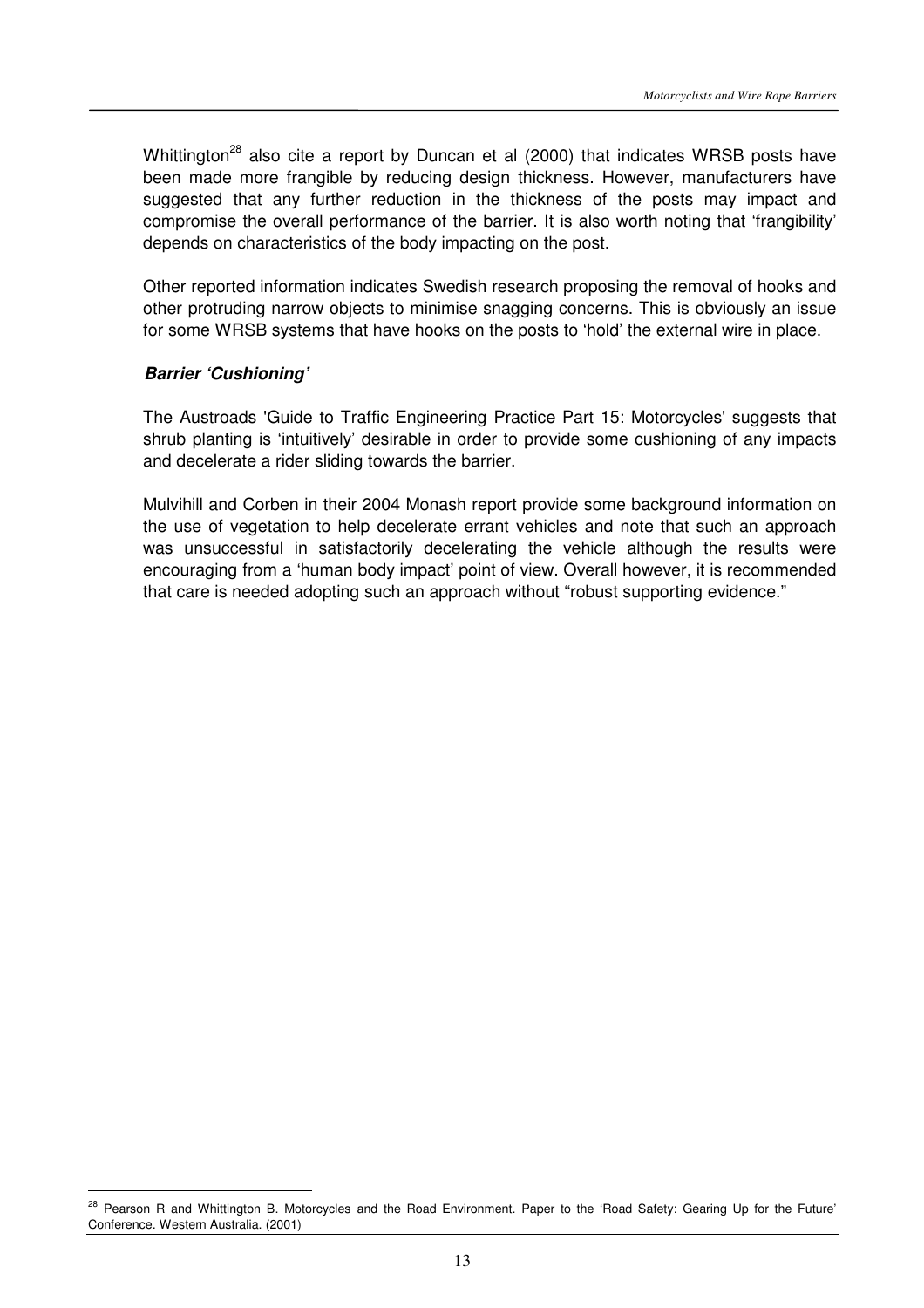#### **6 Conclusions**

 $\overline{a}$ 

This report provides a brief breakdown of motorcycle crashes and road safety barriers in New Zealand and summarises the research findings relating to motorcyclists and WRSBs that have been published in a number of international documents.

In New Zealand over the five year period between 2001 and 2005, there have been a total of 3762 injury crashes involving motorcycles; only 55 (1.5%) of these involved collisions with a road safety barrier. Two of the crashes involved a WRSB. With respect to motorcycle fatalities alone, three out of the 162 (1.9%) motorcycle deaths involved a collision with a barrier; none involved a WRSB.

Overall, the research notes that whilst WRSBs have the potential to cause serious injury to errant riders, as do all road safety barriers, "there is no reliable evidence to indicate that wire rope barriers present a greater or less risk than other barrier types, or indeed, no barrier at all."<sup>29</sup> Similarly, design guidelines prepared by the motorcycle industry<sup>30</sup> note that "limited research done so far does not warrant the conclusion that cable barriers are more hazardous than other types of barrier. There is a general agreement that more research is required on the effects of different types of fence on falling motorcyclists. This also applies to the posts that are common to all designs. They inflict the most serious injuries to motorcyclists crashing into a safety fence."

The lack of evidence relating to the impact on motorcycle crash severity of different types of road safety barriers, and WRSBs in particular, is due to the limited amount of accurate real-world or micro-simulation testing along with the limited number of reported crashes involving motorcyclists and WRSBs. Undertaking such tests is costly and time consuming although more work is being carried out internationally on this topic.

Whilst there is no clear evidence to suggest that WRSBs are any more dangerous than other barrier types for motorcycles, it is clear that road safety barriers in themselves do provide an obstacle to errant road users – which, depending upon their use and positioning, may result in a worse crash than if they had otherwise not been provided. The UK Transport Research Laboratory (TRL) and others note that whilst there is inadequate information about the impact effects of motorcyclists with different types of barriers, it is true to note that different barriers have different performance characteristics and that achieving optimal safety outcomes depends on determining the need for the barrier as well as selecting the appropriate type of barrier for the site conditions. Accordingly, care is required when specifying the need for road safety barriers as well as when determining the type and location of such measures.

<sup>&</sup>lt;sup>29</sup> Mulvihill and Corben. Motorcyclist Injury Risk with Flexible Wire Rope Barriers and Potential Mitigating Measures. 2004

<sup>&</sup>lt;sup>30</sup> Association des Constructeurs Europeans de Motorcycles (ACEM). Guidelines for PTW - Safer Road Design in Europe. The Motorcycle Industry in Europe. Brussels, Belgium. 2006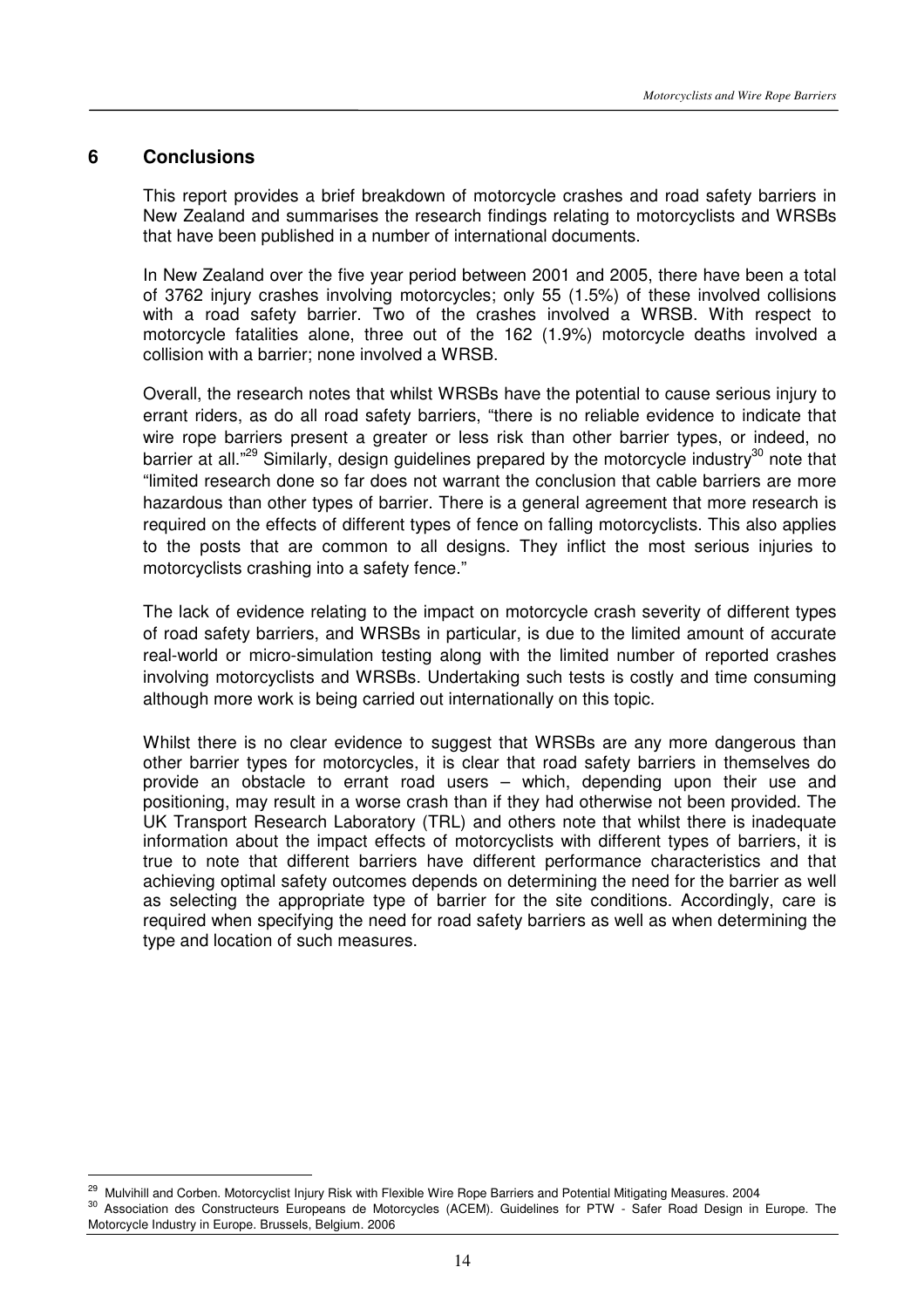#### **7 Recommendations**

Whilst a number of European countries have recently shied away from the use of WRSBs, given the lack of clear evidence concerning the impact of WRSBs on the severity of motorcycle crashes, it is recommended that:

- Transit NZ will continue to review international research being undertaken on the interaction between motorcyclists and WRSBs.
- Transit NZ will continue to work with Police and LTNZ/MoT to ensure reporting and 'coding' of motorcycle crashes accurately reflects the severity of the collision as well as the type of barrier struck (where appropriate) in order to provide a true basis for justifying appropriate interventions.
- Transit NZ will continue to remind its designers and consultants of international best practice on the use of road safety barriers including designing for an obstacle free zone next to the road wherever possible, as well as the need to be aware of the characteristics of different types of barriers systems and the designs of different types of barriers with respect to the needs of all road users.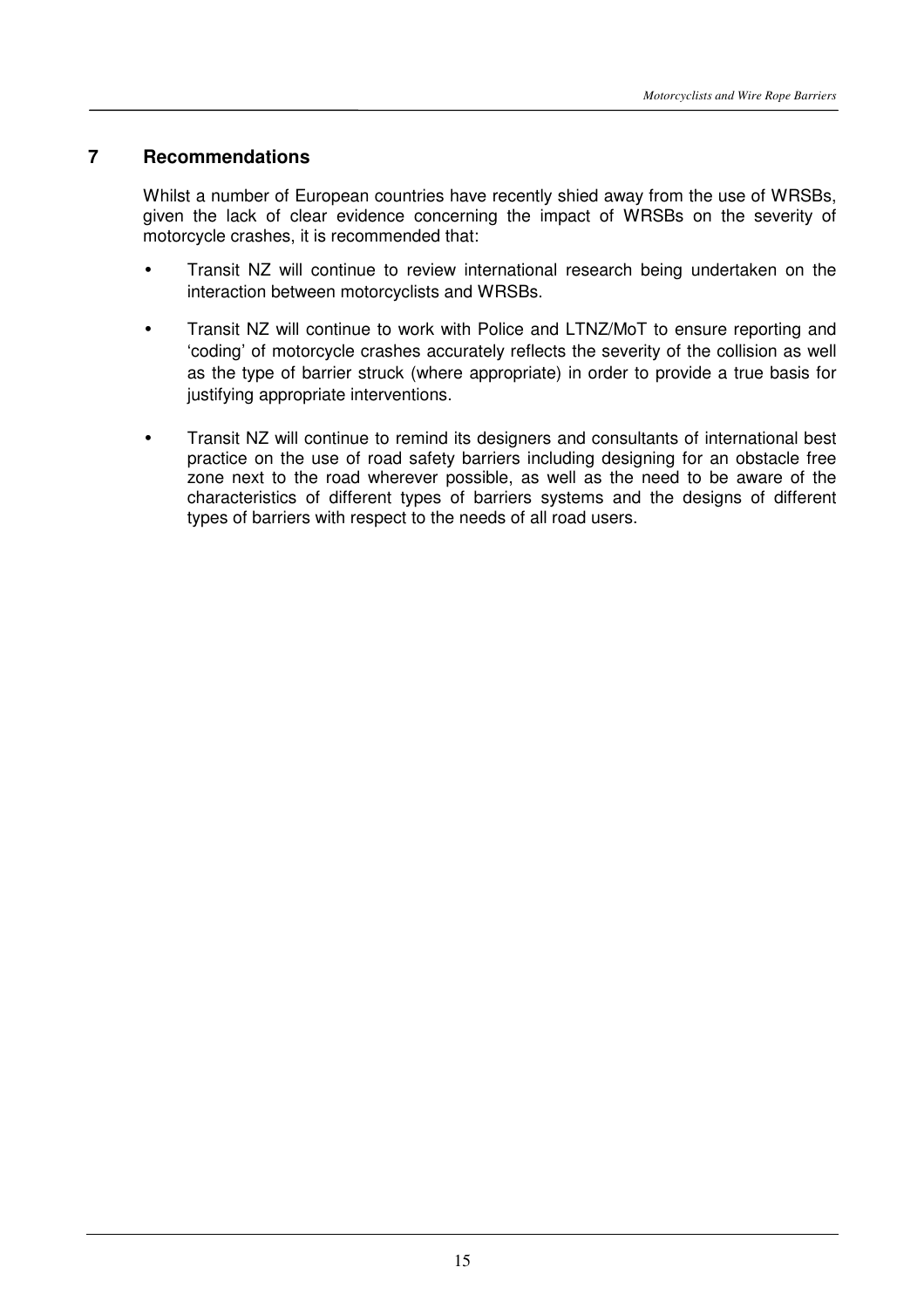#### **APPENDIX A – REFERENCES**

Association des Constructeurs Europeans de Motorcycles (ACEM). Guidelines for PTW - Safer Road Design in Europe. The Motorcycle Industry in Europe. Brussels, Belgium. (2006)

Association of European Motorcycle Manufacturers (ACEM) In-depth Investigation of Motorcycle Accidents (MAIDS). (2004)

ATSB Review of Wire Rope Barriers: Working Part Report. Canberra: Australian Transport Safety Bureau. (2000)

Austroads. Guide to Transport Engineering Practice Part 15 – Motorcycle Safety. Austroads, Australia (1999)

Berg A, Rucker P, Gartner M, Konig J, Grzebieta R, Zou R. Motorcycle Impacts to Roadside Barriers – Real World Accident Studies, Crash Tests and Simulations carried out in Germany and Australia. Proc 19<sup>th</sup> ESV, Paper No 05-0095, Washington DC, USA. (June 2005).

Corban B and Mulvihill C. Motorcyclist Injury Risk with Flexible Wire Rope Barriers and Potential Mitigating Measures. Monash University Accident Research Centre. Report for VicRoads. (September 2004)

Corben B and Johnston I. A Strategy for Dramatically Reducing Trauma from Run-Off Road Crashes along High Speed Rural Roads. Paper at the 2004 Road Research, Policing and Education Conference. Perth. (November 2004).

Duncan C, Corban B, Truedsson N, Tingvall C. Motorcycle and Safety Barrier Crash - Testing: Feasibility Study. Monash University Accident Research Centre. Report for Department of Transport and Regional Services, Australian Transport Safety Bureau. (December 2000)

Federation of European Motorcyclists Associations (FEMA). Final Report of the Motorcyclists & Crash Barriers Project. Belgium (2000)

Federation of European Motorcyclists Associations (FEMA). The Road to Success – improving motorcyclists' safety by improving crash barriers. Belgium (2005)

Governmental Advisory Group on Motorcycling. Final Report to Government. UK. (2004)

Grzebieta R, Zou R, Jiang T, Carey A. Roadside Hazard and Barrier Crashworthiness Issues Confronting Vehicle and Barrier Manufacturers and Government Regulators. Proc.  $19<sup>th</sup>$ International Technical Conference on the Enhanced Safety of Vehicles, Washington, USA. (June 2005)

Grzebieta R, Zou R, Corban B, Judd R, Kulgren A, Tingval C, Powell C. Roadside Crash Barrier Testing. Proc 3<sup>rd</sup> International Crashworthiness Conference, Society of Automotive Engineers, Melbourne Australia. (February 2002)

Haworth N, Mulvihill C, Symmons M. Hazard Perception and Responding by Motorcyclists – Background and Literature Review. Monash University Accident Research Centre. Report No. 235. (May 2005)